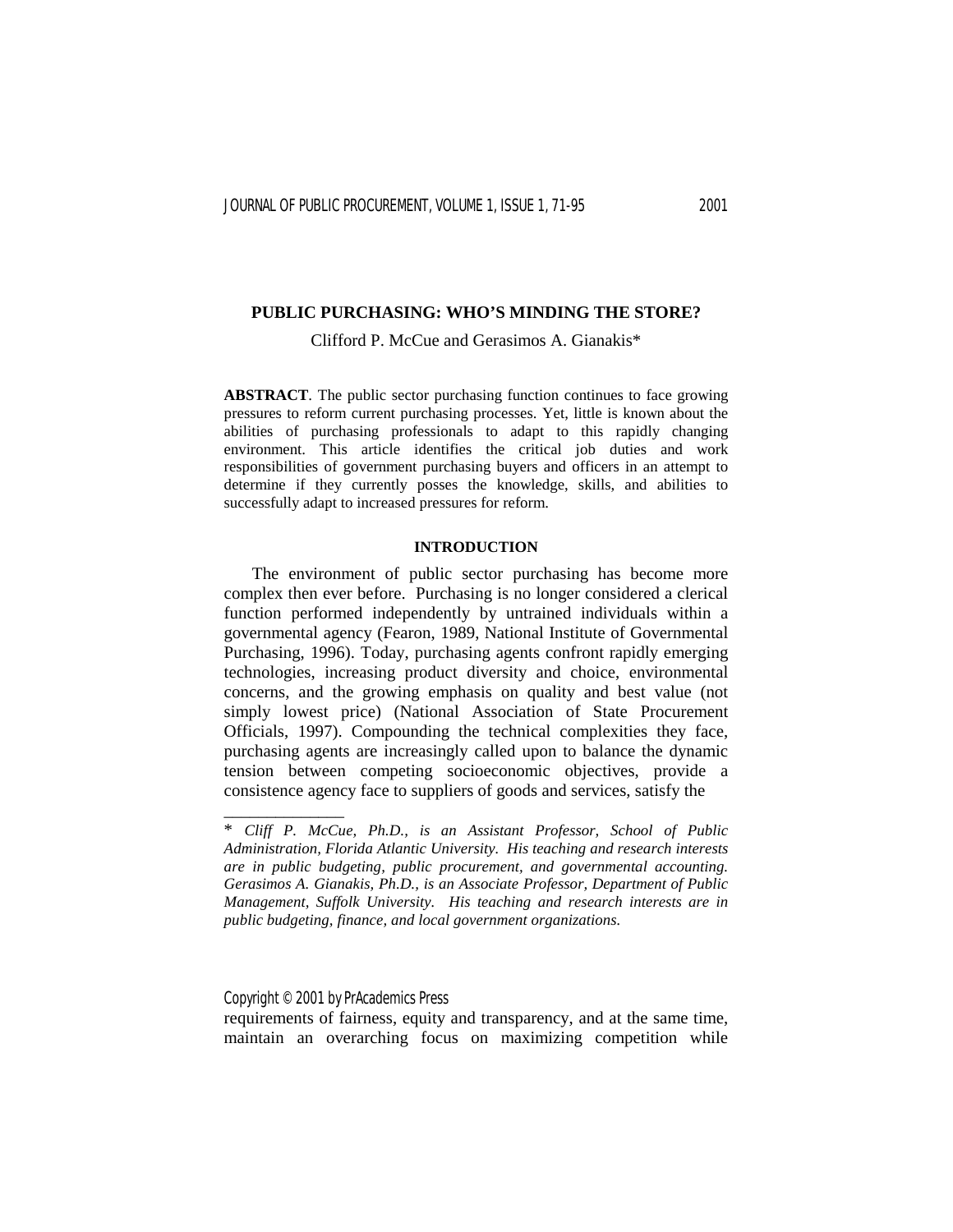maintaining economy and efficiency. Within these competing and often conflicting demands, purchasing organizations face declining resources, higher demands for flexibility and responsiveness, and limited strategic support within the organization (McCue & Pitzer, 2000).

 The purchasing function has also been spotlighted by the reinvention government forces as a target for reform (Gore, 1993). Reinvention calls for the empowerment of service level managers to meet the needs of citizens by granting them greater flexibility in the use of public resources in exchange for holding them accountable for the achievement of service objectives (Osborne & Gaebler, 1992; Osborne & Plastrik, 1997). Public managers have traditionally been held accountable through controls on their use of inputs to the service production process. This control is exercised by legislative bodies and central management through budgetary, accounting, personnel, and purchasing systems. The reinvention movement holds that controls on the use of inputs  $-$  i.e., the factors of production – constrain the ability of service managers to meet service demands efficiently and effectively. Decentralizing the purchasing function is beginning to receive some attention in government (Gianakis & Wang, 2000; McCue & Pitzer, 2000; National Institute of Governmental Purchasing, 1989).

 Despite the increased turbulence in the purchasing environment and the increasing calls for purchasing reform, the purchasing function has not received a great deal of attention from researchers in public administration, public finance, or public budgeting (MacManus, 1992). Even in those few instances where the purchasing function is examined, researchers have focused almost exclusively on the process components of purchasing, irrespective of the potential impacts that alternative procurement systems have on service delivery efficiency and effectiveness. In order to understand and appreciate the changing nature of the purchasing function in the near future, as well as, to evaluate the abilities of purchasing professionals to adapt to this changing environment, it is useful to identify and categorize the roles and functional responsibilities of procurement professionals today (Center for Advanced Purchasing Studies, 1999). Specifically, this article addresses the following questions: What are the primary work activities of local government purchasing professionals? What knowledge, skills and abilities are required to facilitate current job demands? What are the significant aspects of the purchasing function relative to purchasing work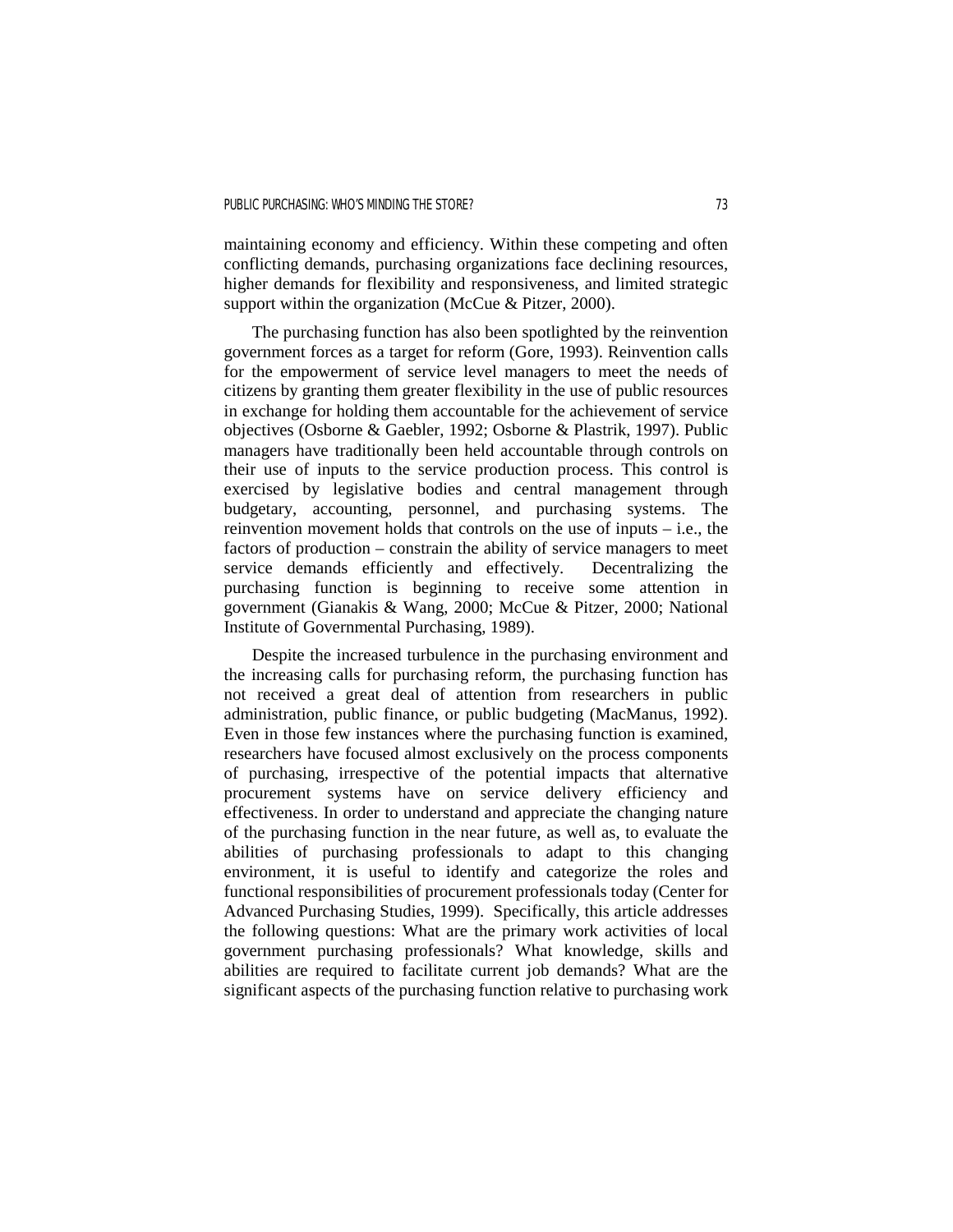activities? and, What internal and external activities are most critical to enhancing organizational efficiency and effectiveness? The article concludes by identify various factors that may impede the effectiveness of purchasing to enhance its strategic position in government.

# **THE SCOPE OF PUBLIC PURCHASING**

 In order to determine if purchasing agents have the capacity to adapt to a rapidly changing environment that stresses decentralization and empowerment of service delivery managers the essential purposes of public sector purchasing must be identified. Once the primary purposes of purchasing are identified, the next step is to define the activities involved in the purchasing process. Having identified and articulated the purposes and process of purchasing, a more robust picture of the skills, knowledge, and abilities needed to effectively manage the procurement process in government will emerge. It is important to note that the perspectives articulated in this study are rooted in and distinguished by their assumptions. These assumptions perform the central task of directing an inquiry toward certain concerns because they are taken to be critical and problematic, while other concerns are treated as peripheral or largely settled, and therefore worth less attention. The explanations provided herein are, therefore, inevitably partial. Thus, the more perspectives that systematically can be brought to bear, the more comprehensive and detailed the analysis will be, and the more that can be learned.

 Traditionally, public purchasing has been perceived as the intermediate step between the determination of a need (service delivery managers) and the satisfaction of that need (suppliers) (Coe, 1989). Accordingly, the National Institute of Governmental Purchasing (NIGP) (1989, p. 64) defines public purchasing as "the function of responsibility for the acquisition of equipment, materials, supplies, and services." Similarly, Gordon (1991, 340) contends that public "purchasing encompasses the total process of supplying goods and services to user agencies and disposing of surplus property." Given these definitions, the primary purpose of the purchasing function is to assist service delivery managers in the effective discharge of their responsibilities, where purchasing must attest to the correctness of purchasing transactions. The problem with the continued use of the definition is that it: (1) fails to capture the essential purposes of public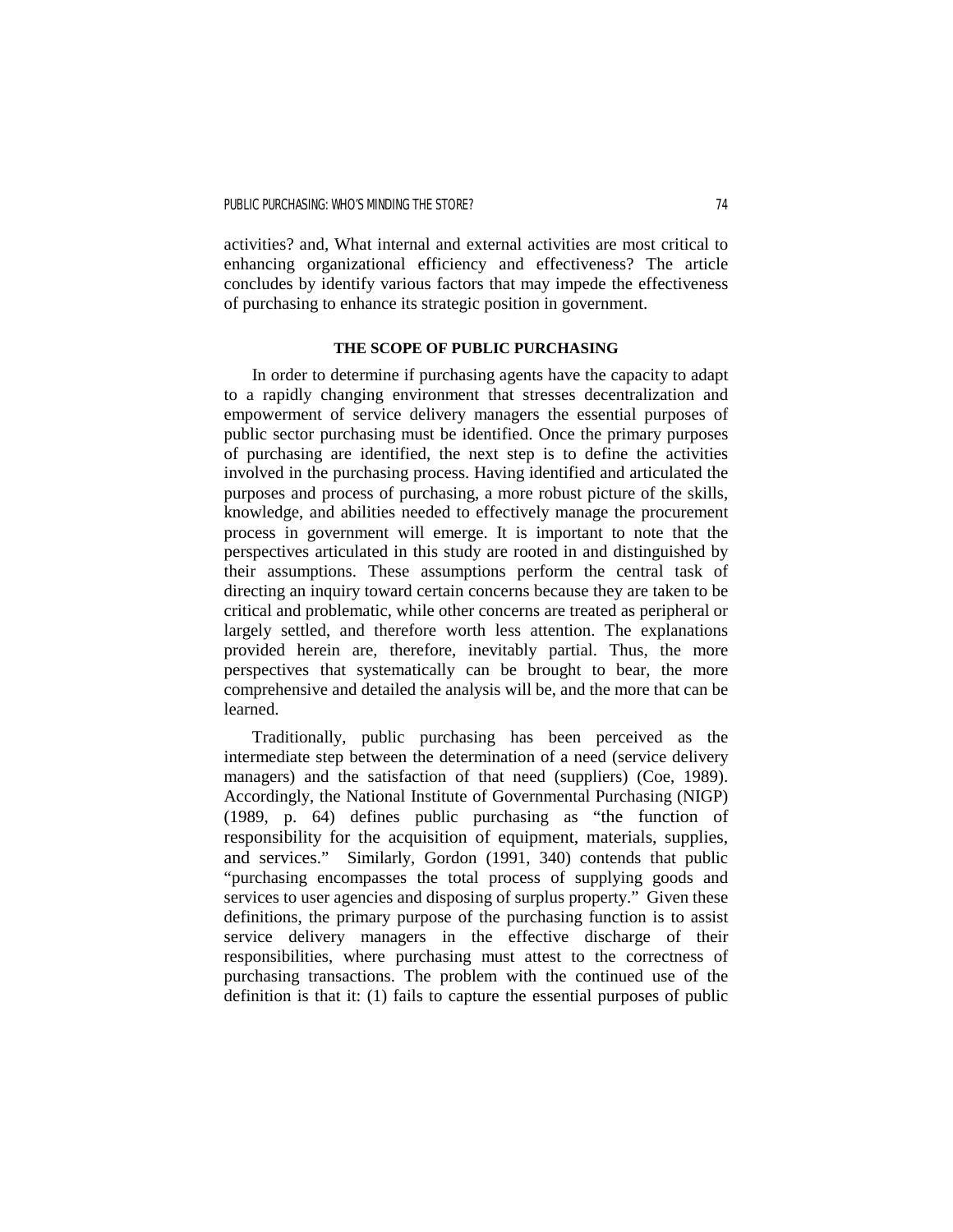sector purchasing, (2) does not provide for the expansion of the purchasing function beyond the acquisition phase, and (3) may not reflect what is happening in the public sector purchasing profession. The following section examines the essential purposes of public purchasing.

# **The Essential Purposes of Public Purchasing**

 There are three common purposes behind local government purchasing: *control, management*, and *planning*. When control is the main purpose of the purchasing system, purchasing processes are designed to ensure that resources are utilized consistent with established policy and that no resources are used for fraudulent purposes. Control within the purchasing process is established through a centralized system that emphasizes accountability, controlling individual behavior and locating authority in the hands of a trained purchasing agent. The internal control function of purchasing may be compromised if service and subservice delivery managers are charged with the responsibility of articulating the right mix of goods and services that are to be consumed, when they are to be consumed, and that service delivery managers are expected to have the skill and knowledge to execute the public weal within programmatic and legal constraints. When bureaucratic control (concentration of power through "red tape") is minimized in order to provide service delivery managers the flexibility to adapt to their environment, it is assumed, in turn, that these managers act in the best interest of the organization, are knowledgeable in the purchasing process, and that external forces (mainly technology) provide the administrative support to conduct purchasing activities according to established purchasing procedures. In contrast, a central purchasing authority attempts to facilitate the needs of service delivery managers within a system that values fiscal control and compliance with law and policy.

 Purchasing agencies perform a management support function as well as a control function. Purchasing supports service agencies by providing them with the goods and services they require to pursue their missions (McCue & Pitzer, 2000). They seek to minimize costs by aggregating requests to take advantage of volume prices, develop knowledge of markets, shop for lowest prices, maintain adequate inventories, and build expertise. They also exercise a control function through strict adherence to legal, professional, and administrative requirements that define the purchasing process. Service managers often view this control function as a constraint on the purchasing agency's service support responsibilities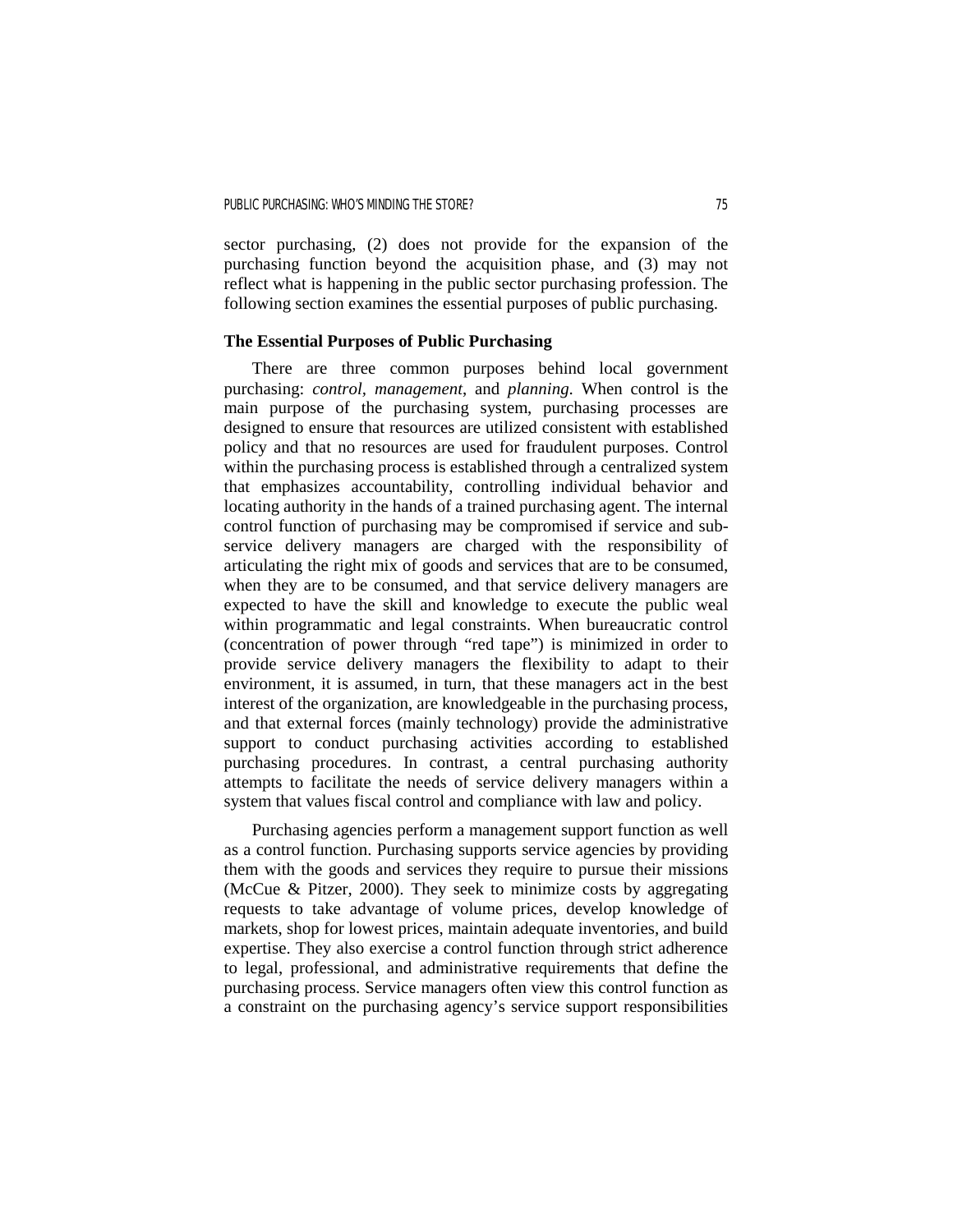(McCue & Pitzer 2000). Although purchasing agencies support service agencies, service managers exercise no authority over the purchasing agency; otherwise its control function would potentially be compromised.

 From a management perspective, purchasing plays a central role in providing tactical information for measuring and controlling the efficiency and effectivity of the procurement function, as well as an operational role (NIGP, 1996). Tactical procurement activities provide the foundation information to conduct operational procurement activities. Tactical activities include:

- S identifying spending patterns for the last five years per category, per activity;
- S budgeted/forecasted spending for the next three years, per category, per activity;
- S identifying and evaluating the number of suppliers per category;
- S examining the number of invoices per category, per activity (providing an indication of the administrative efficiency);
- S type of contracts within a category;
- S transaction costs per activity;
- S contract compliance and vendor protests;
- S specifying the needs within units/activities;
- S selecting suppliers; and
- S contracting suppliers.

 Operational procurement activities are the 'daily' activities that secure the actual availability of goods and services. Operational activities include:

- S ordering goods and services;
- S monitoring orders and receiving goods and services;
- S inventory management (just-in-time); and
- S controlling and administration, including paying and solving operational problems.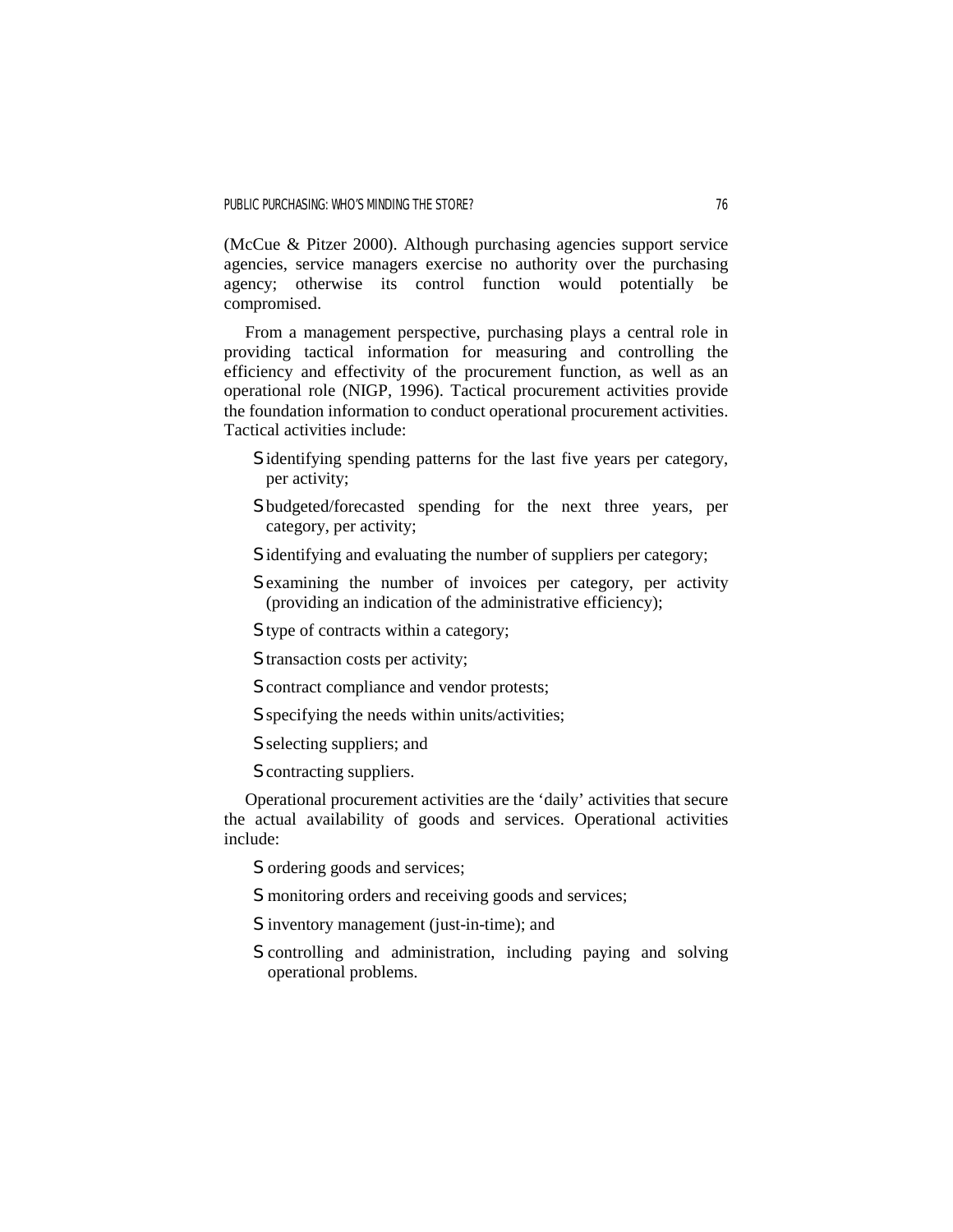# PUBLIC PURCHASING: WHO'S MINDING THE STORE? THE STORE RESIDENCE AND THE STORE RESIDENCE AND THE STORE RESIDENCE.

 More recently, public purchasing is beginning to play a much more strategic role in the supply chain – or the value chain process (Fung, 1999). Procurement planning in the public sector includes both strategic and tactical components. Strategic-level planning is long-range planning and is typically performed every few years, when organizations need to expand their capacities. The scope of the strategic procurement planning process is extremely broad and comprehensive, touching on all aspects of organizational support, taking place in three distinct zones. The *agency zone* is where service delivery manager requirements for the provision of goods or services originate and where the funding allocations for those requirements are managed. In large agencies, this zone may include personnel who hold inventory, initiate call-ups or orders directly to suppliers using pre-arranged mechanisms such as blanket orders or standing offers, or send requisitions to the purchasing organization. The *supplier zone* is where the producer (the provider of required goods and services) resides; there is a continuing interaction with the supplier that extends far beyond the simple satisfaction of a requirement. Such interaction may come directly from the end user in the case of receiving issues or shipment inquiries; it may come from purchasing staff in the transmission of initial orders, amendment of orders and delivery expedition. Of course, within the *management zone* itself, staff interacts not only with clients and suppliers, but also with other purchasing people in the organization to ensure the highest level service support, as well as staffing, budgeting, and managerial decision making. Tactical-level planning involves supply planning, which primarily includes the optimization of flow of goods and services through an organization. Decisions at this level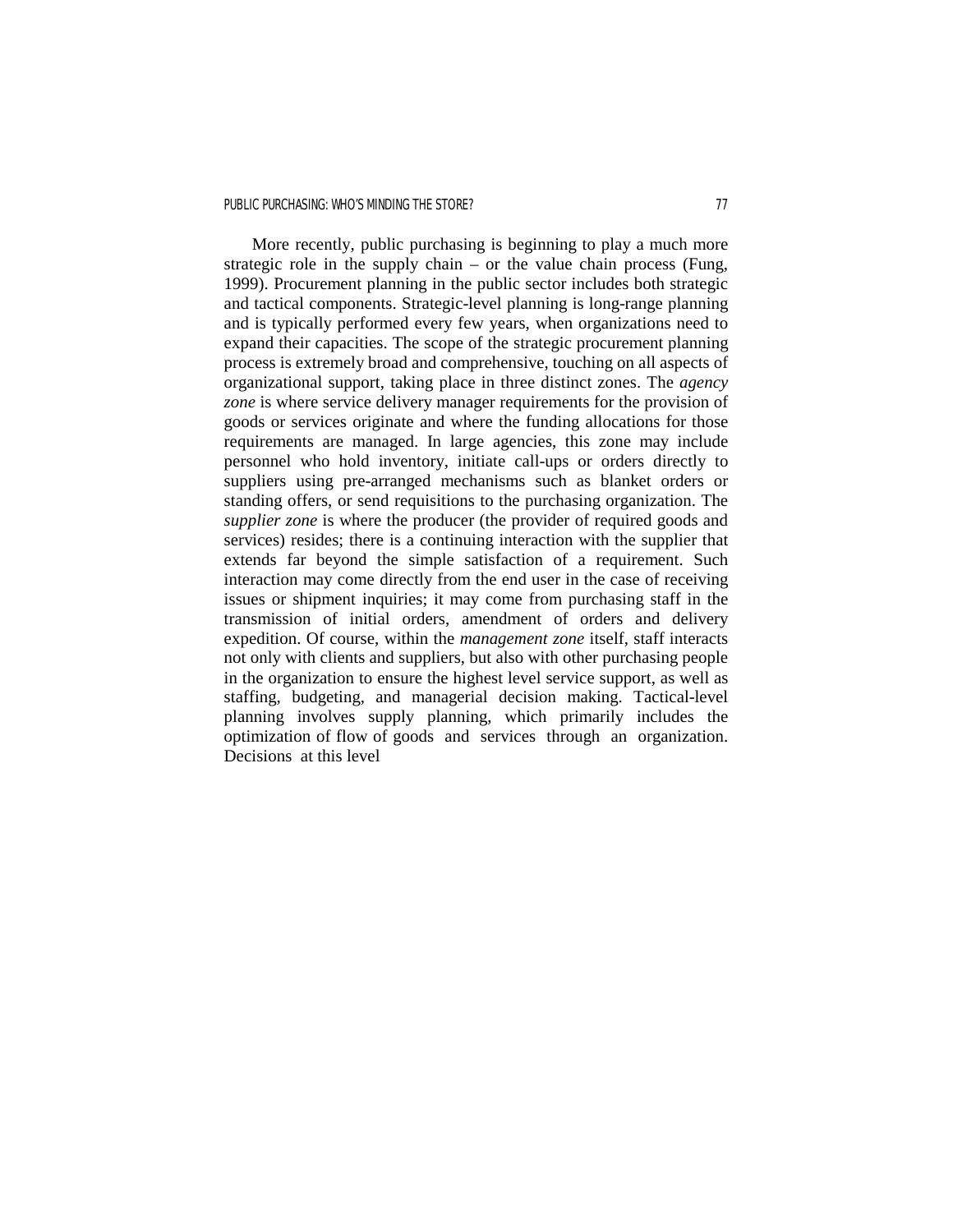

**FIG U R E 1**

include which services must be produced and in what quantity, who is to produce them (make or buy decisions), what supply sources are available or need to be developed to facilitate anticipated needs, and scheduling of activities.

# **Modeling the Public Purchasing Process**

 In order to assist service delivery managers in the acquisition of goods and services the procurement process must be carried out. This involves a number of different activities, or phases (see Figure 1).The first phase, procurement planning, consists of identifying and specifying the functions to be accomplished within each service delivery system. A common misunderstanding about procurement planning is to equate planning to analysis. Planning is an attempt to institutionalize analysis into the public procurement process. Planning is not analysis or a form of analysis. Planning does encourage the application of various analytical techniques, such as marginal utility analysis, cost-benefit analysis, costeffectiveness analysis, sensitivity analysis, forecasting, present value, and other techniques. But planning is not analysis. Analysis examines alternatives, views them in terms of basic assumptions and objectives, and tests as well as compares alternatives (the final phase of the procurement process). Planning, in contrast, identifies the activities (strategies) and direction (mission) of activities for those in the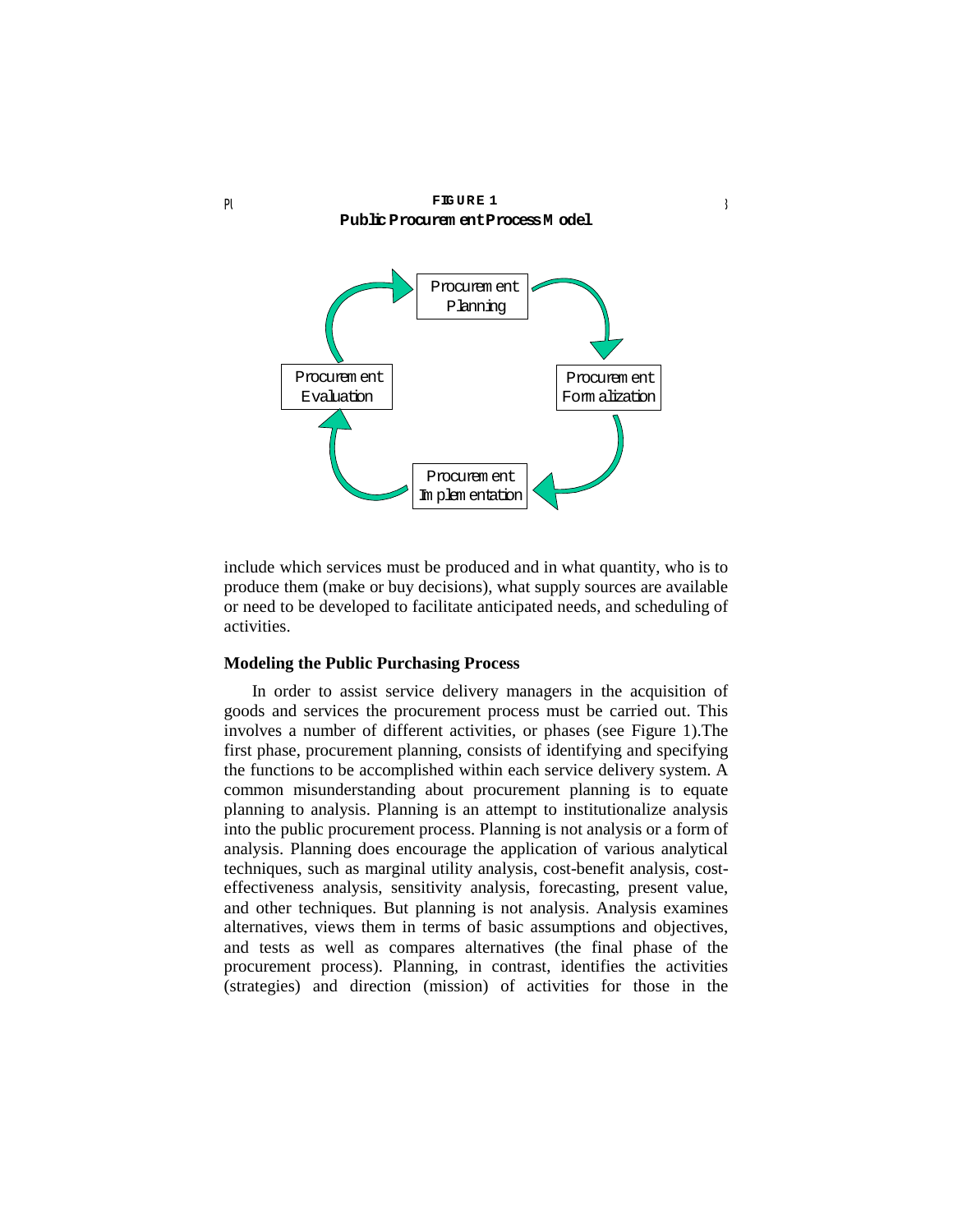organization. More specifically, a procurement plan identifies where the organization is going, when it is going, and how it is going to get there.

 Procurement plays an important role in the overall mission of the government by providing essential market and commodity information to the end users (or agencies) on specifications, alternative goods or services, pricing, procurement lead times and availability (National Association of State Procurement Officials, 1997). In addition, procurement professionals provide advice and assistance during the preparation of the purchase descriptions, statements of requirement, and statements of work that form part of the requisition. For complex requirements, procurement provides help and guidance with the establishment of evaluation criteria, and is very much the key player during the supplier selection phase, managing the solicitation, evaluation and negotiation/contracting activities. Ultimately, procurement planning is responsible for the integrity of this process to ensure that the specifications are as open and conducive to effective competition as possible; that the sourcing and solicitation process is as fair and transparent as possible; that evaluations and negotiations are conducted equitably and consistently; and that any resulting contracts adequately protect the interests of the public agency.

 The second phase, the formalization phase, is where key personnel in the organization defend the acquisition of goods and services. This can take place prior to the formal adoption of the annual budget, or it can take place in the planning stage before the budget is adopted, normally through planning and strategy workshops. Typically, the stage is accomplished during the budget process. Many items are identified that should be consumed by the organization to effectively deliver services during the planning process. However, limited resources and competing demands force elected officials to make trade-offs during budget deliberations. It is during this stage that many items originally planned for are challenged, changed or amended. Strong procurement planning provides decision makers with adequate information to make more informed decisions, although eventually politics may play a more important role in the decision making process.

 Formalization also takes place in the solicitation and evaluation phase. During this process, determination is made regarding a singlesourcing or multiple-sourcing approach is to be adopted, what evaluation criteria are to be used for selecting one or more suppliers of the good(s)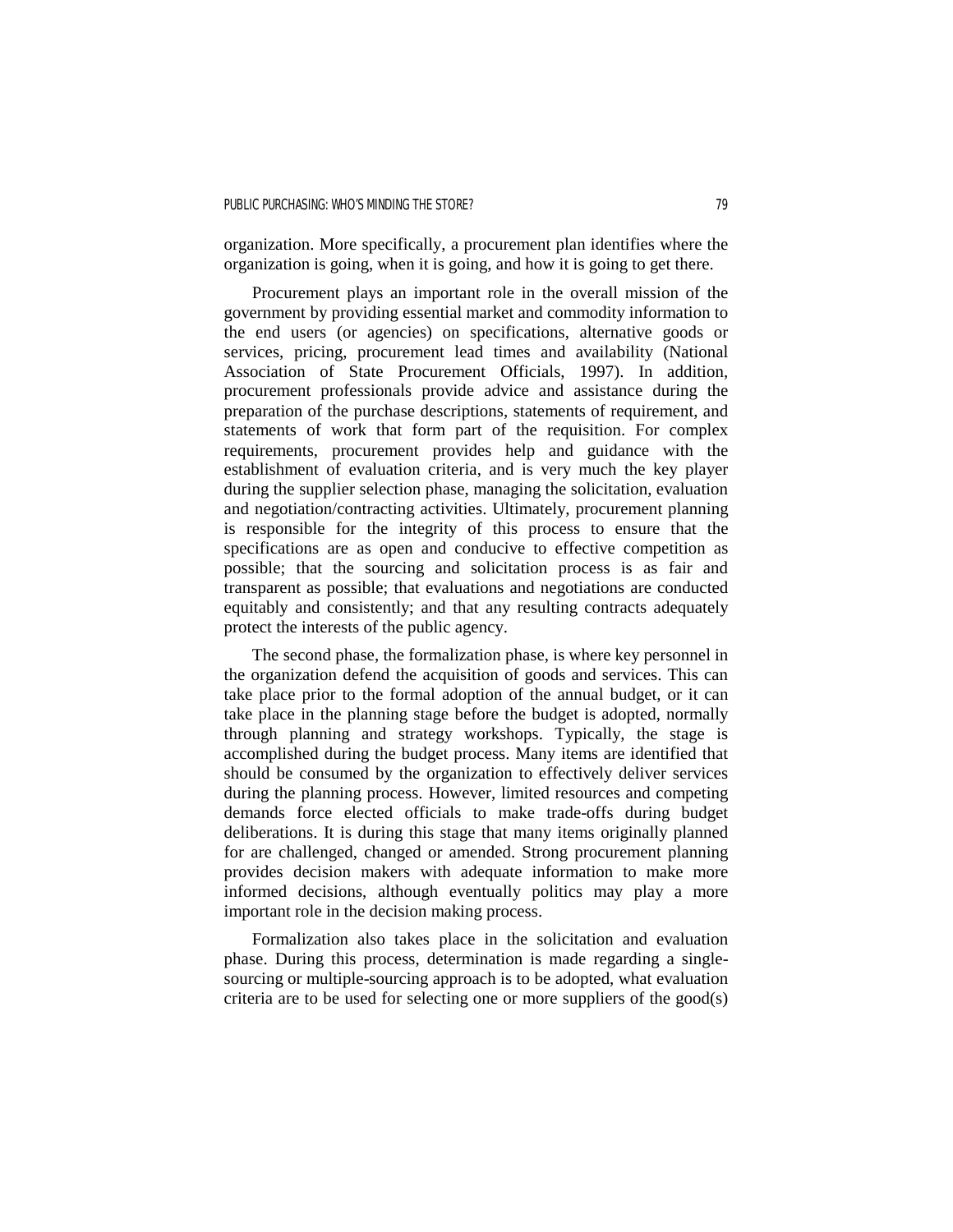or service(s), who is to be involved in the selection process, and timelines that insure that solicitations are consistent with established policies. For some solicitations, legislative approval is needed, and procurement plays a central role in defending the supplier(s) selection process.

 The third phase, implementation, includes all functions that pertain to the acquisition of goods and supplies, including description of requirements, selection and solicitation of sources, preparation and awarding of contracts, and all phases of contract administration. In some organizations the implementation phase may include inventory control, traffic and transportation (logistics), receiving and receiving inspection (warehousing), store keeping, and salvage and disposal operations. The basic components of implementation are:

- S processing purchasing requests;
- S contract administration;
- S materials management;
- S inventory management;
- S product servicing; and
- S performance monitoring.

 The final phase, evaluation, consists of three parts – audit, evaluation and feedback. Audit requirements often are established in legislation or policy. If not, the procurement manager needs to design a post audit strategy to ensure that the program is in compliance with established law. The procurement evaluation plan is a tentative design for evaluating the success or failure of the procurement. This plan should include, at minimum, the research design, specification of measurable indicators of the goals and objectives stated in the procurement plan, provisions for data collection, and the assignment of responsibility for conducting the evaluation, and the performance criteria to be used in the evaluation phase. Feedback specifies the reports that will be required for the service delivery managers and decision makers. This portion of the procurement evaluation is merely the creation of an information channel that disperses needed information to those charged with the responsibility of making procurement decisions. The amount and form of the feedback depend, in large part, on the manager's personal preferences and the audit and procurement evaluation needs.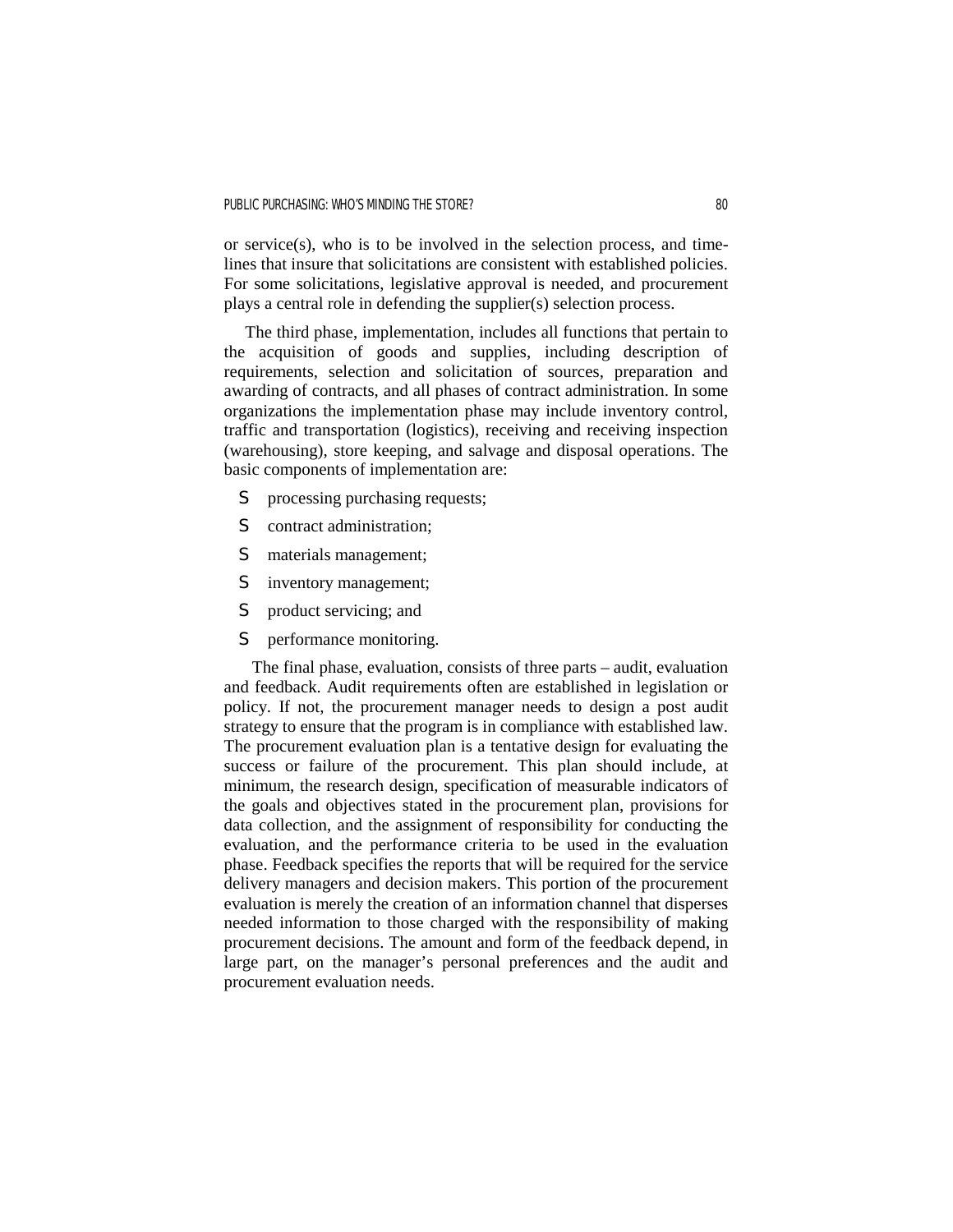The essential purposes and procurement model just described establishes a very real distinction between purchasing and procurement. Consequentially, a more robust articulation of the distinction between purchasing and procurement can be tendered. The term purchasing (the primary control perspective) is encompassed within the broader definition of procurement (the management and planning perspective), which not only includes acquisition activities (between the requesting department and the supplier), but also those activities before actual purchasing takes place (procurement planning – job specifications, descriptions or definitions, forecasting), as well as those activities after a purchase has occurred (procurement auditing – receiving, inspection, inventory control or disposal, as well as, procurement evaluation). In addition, procurement includes all logistical activities relating to the movement and control of goods and services through an organization (procurement implementation – logistics and material management), as well as, developing and evaluating bids, negotiation proposals, and presenting findings to elected officials (procurement formalization).

 The purpose of this research is to identify the knowledge, skills and abilities of local government procurement professionals in order to evaluate their potential for adapting to the rapidly changing environment. Within any profession, there is a generally accepted and recognized core knowledge and expertise held by the members of a group. A profession may be characterized by:

- S a systematic body of knowledge,
- S formal education and training programs,
- S representative professional associations,
- S a code of ethical conduct, and
- S certification requirements.

 In this article, the authors contend that public purchasing is not simply a technical bureaucratic exercise that can be performed by any lay person, and as the National Institute of Governmental Purchasing (NIGP) continues on its journey towards professional recognition, this research may shed light on the particular aspirations and requirements of public sector procurement professionals within the context of providing the basic information for the development of a body of knowledge that can serve the profession. Further, as the purchasing function continues to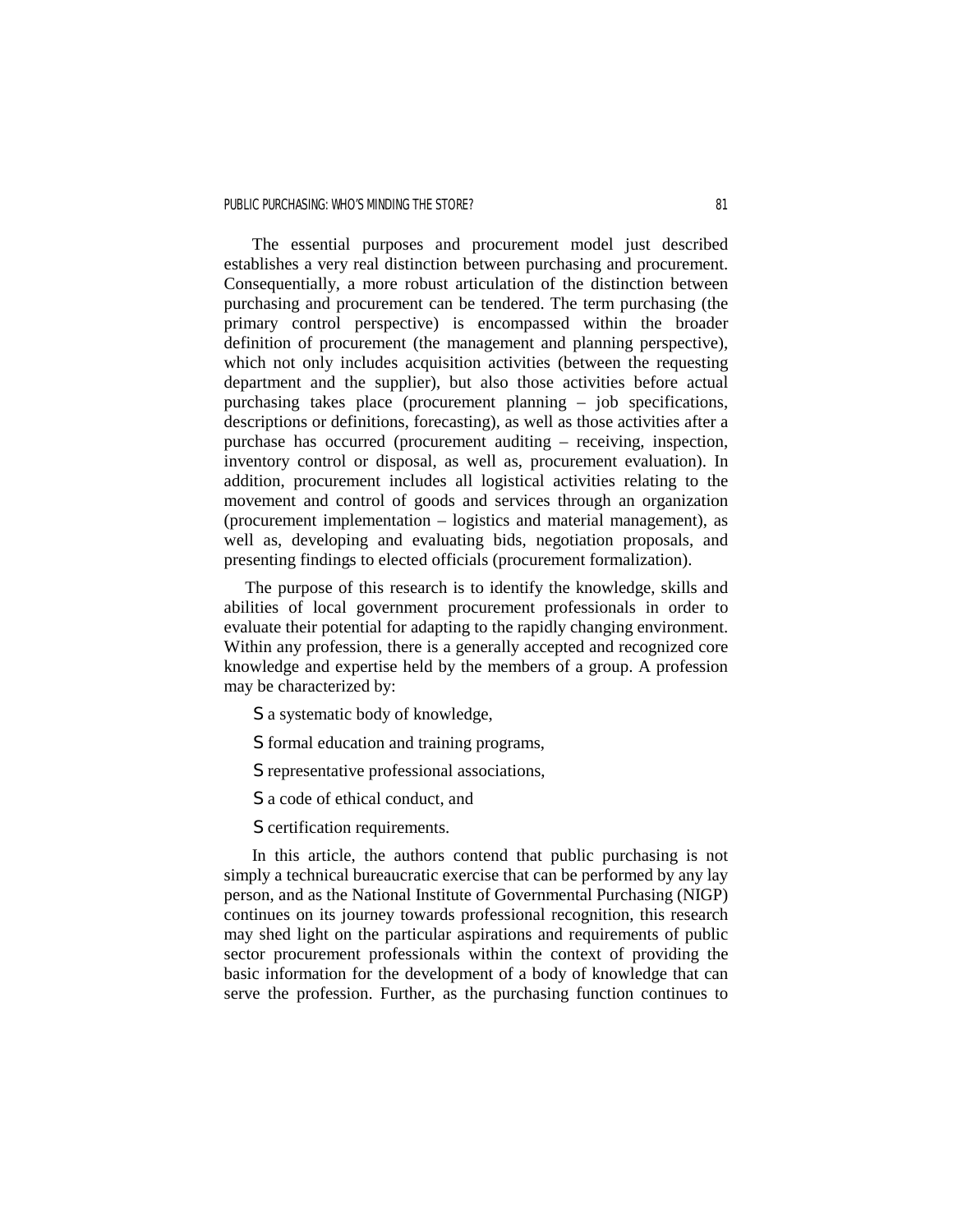evolve, this research may shed light on the abilities of these individuals to adapt to an environment that demands the lessening of controls on service delivery managers, and the expansion of procurement planning and management.

### **METHODOLOGY**

 Findings of this study are based on data collected by the NIGP in April, 1999 from 354 governmental entities. Prior to sending the survey, a subject matter expert (SME) committee was created by the NIGP consisting of two federal, two state, three county, one higher education, one utility, and five city procurement professionals. The SME committee was charged with reviewing and revising several early drafts of the job analysis questionnaire, paying particular attention to content and construct validity. By the Summer of 1998, the SME committee had reviewed three drafts, and a final draft of the survey instrument was approved by the NIGP Education committee in August 1998. The first instrument was mailed to 1,076 members in September 1998 and 243 respondents replied within three weeks. A second mailing was conducted in early October and 111 more responses were received, yielding a 32.9 percent response rate.

 For the purpose of this study a distinction is made between a buyer and officer. According to the professional classification system developed by the NIGP, those individuals designated for professional certification are considered Certified Public Purchasing Buyer (CPPB) or a Certified Professional Public Officer (CPPO). The CPPB requires the applicant to have no less than two years purchasing experience in the public sector and up to four years overall purchasing experience, depending on their educational background. The CPPO requires the applicant to have three to five years purchasing experience and two\_to\_four years public sector experience, depending on their educational background. CPPB activities include the process for determining service delivery managers' requirements, reviewing specifications, developing and issuing bids, evaluating offers and selecting the vendor, evaluating and negotiating fair and reasonable prices and terms, preparing the contract or purchase order, maintaining vendor relations, following up to ensure timely delivery, and administering contract provisions. The CPPO activities include responsibility for the overall purchasing/material management activities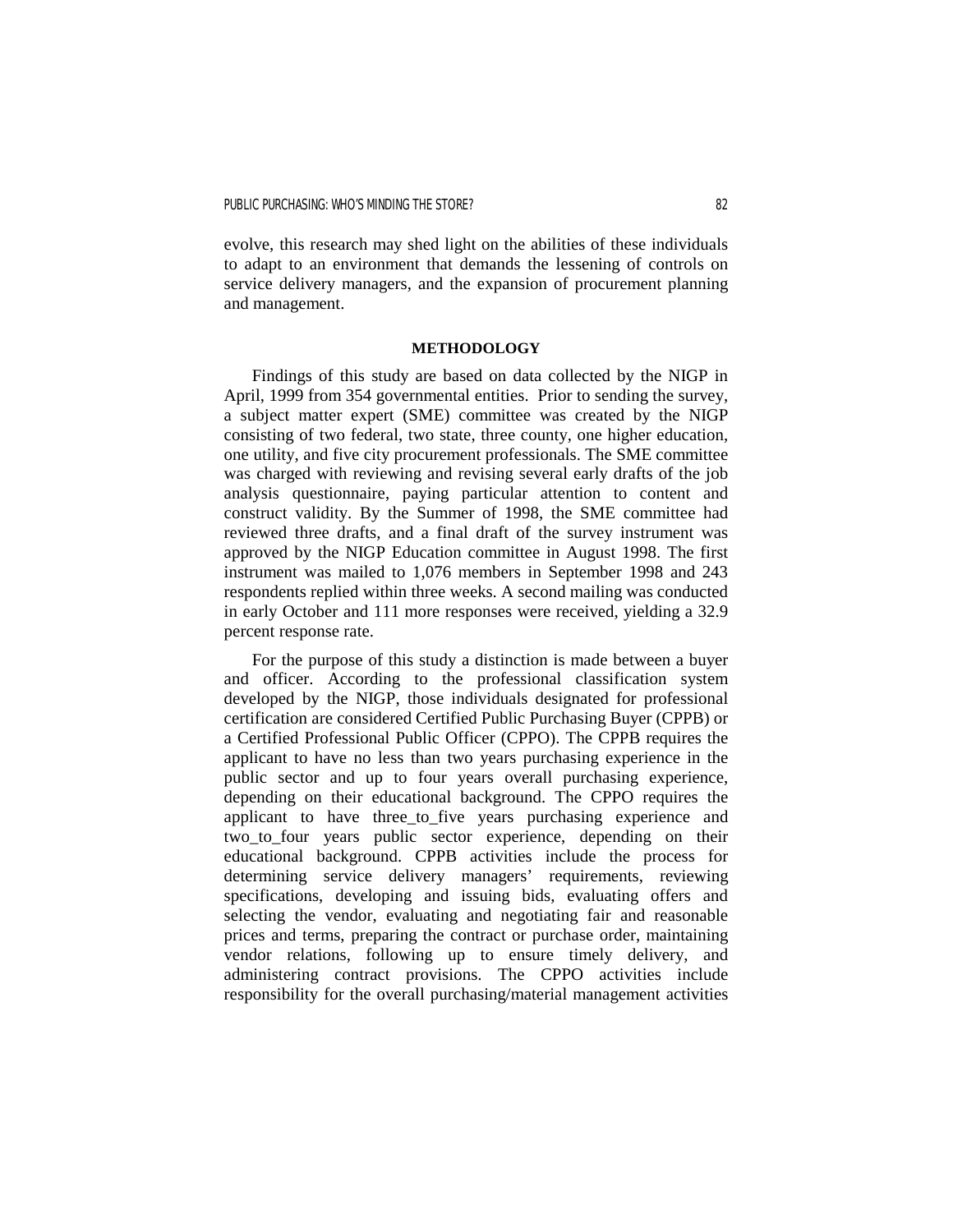in a specific governmental entity, including supervision of purchasing personnel and/or the display of executive abilities involving economic/financial, technical, statistical, legal and administrative attributes.

### **FINDINGS**

 Respondents to the survey illustrated the background, attitudes, and technical abilities of the purchasing professional and their perceptions of the field. A plurality of respondents represented multipurpose local governments (cities and counties) and over 60 percent represented sub-national government entities. As Table 1 suggests, demographically the respondents were divided on education and gender (Most buyers were primarily female, and officers tended to be much more educated), but the overwhelming majority for both groups were White, non-Hispanic. Of the 354 entities reporting, 30 recorded greater than \$300 million of annual procurement activities; 9 had between \$100 to \$300 million in procurement; 38 had between \$10 and \$100 million; and 7 had \$10 million or less; while the remainder 270 were not sure of their total procurement volume. The average size of the professional purchasing staff was 1 to 5 employees, but 33 (approximately 9%) had staffs greater than 100. The data in Table 1 also indicate that the respondents have enjoyed extended tenures in the respective positions, and, hence, some expertise and experiences can be assumed. The sample, thus, provides a rich cross section of government levels and jurisdictional sizes.

| <b>Respondent Demographics</b> |                  |            |                             |      |  |  |  |
|--------------------------------|------------------|------------|-----------------------------|------|--|--|--|
|                                | Officer<br>Buyer |            |                             |      |  |  |  |
|                                | Frequency        | Percentage | <b>Frequency Percentage</b> |      |  |  |  |
| Gender:                        |                  |            |                             |      |  |  |  |
| Female                         | 93               | 62.4       | 62                          | 36.5 |  |  |  |
| Male                           | 56               | 37.6       | 108                         | 63.5 |  |  |  |
| Education:                     |                  |            |                             |      |  |  |  |

# **TABLE 1**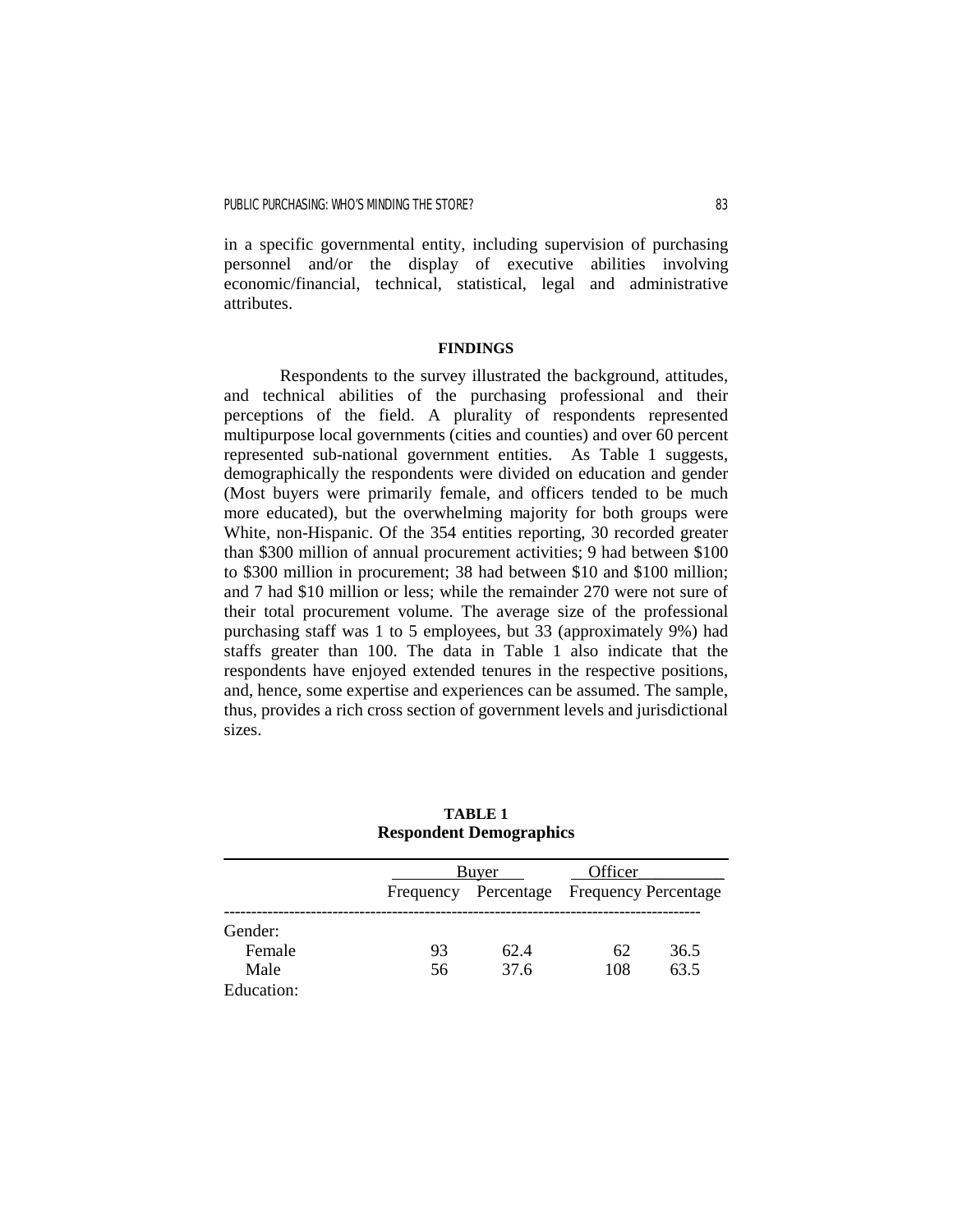| High School 80           | 53.7 | 38   | 32.1 |      |
|--------------------------|------|------|------|------|
| <b>Associates Degree</b> | 13   | 87   | 13   | 7.6  |
| <b>Bachelor Degree</b>   | 41   | 27.5 | 69   | 40.4 |
| Master/Ph.D.             | 15.  | 10 1 | 51   | 29.2 |
|                          |      |      |      |      |

 The first section of Table 2 shows that buyers deal directly with purchase orders more often than officers. Buyers are less likely to engage in more strategic decisions, such as whether to lease or buy, build or buy, or to maintain a service or seek alternative service delivery options. The second section of Table 2 indicates that buyers also deal directly with suppliers by soliciting quotes and identify, select, and educate suppliers. However, no major differences emerge in the supplier analysis section. For contract requirements and administration, buyers focus on routine matters while officers are more likely to be engaged in problems and complaints. Both groups are involved in negotiation processes; here, the substantive expertise of the buyer is apparently merged with the procedural expertise of the officers.

 Table 3 summarizes the general work activities performed by purchasing professionals, where each work activity is examined across two groups -- CPPB's and CPPO's. As Table 3 suggests, the only substantive differences between buyers and officers are associated with administrative and personnel activities, respectively. As expected, Officers are primarily concerned with the management of the purchasing function, while Buyers are concerned with maintaining the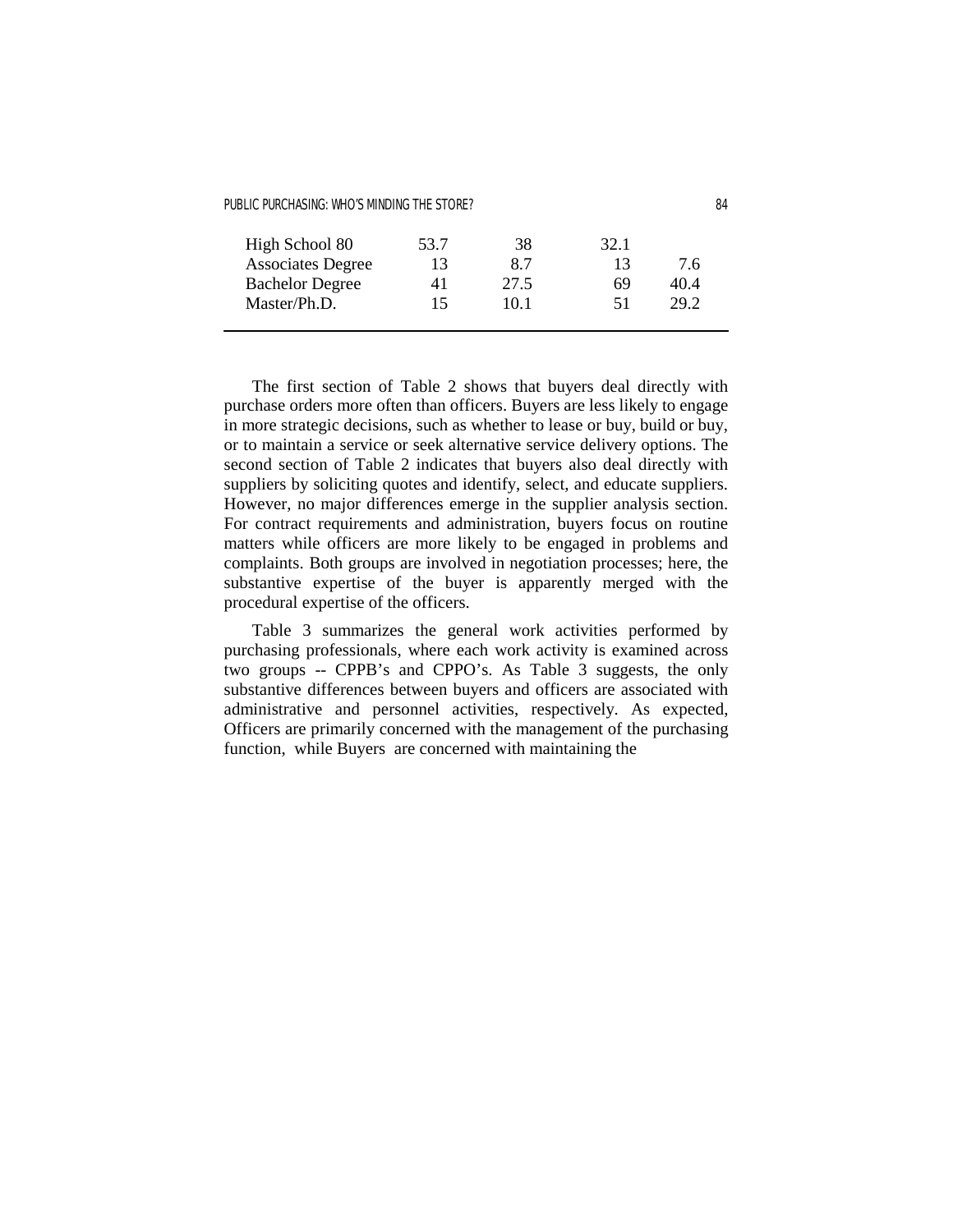# **TABLE 2 Job Functions by Work Activities**

| <b>Job Functions by Work Activities</b>                                                                     |           | <b>Buver</b> | <b>Officer</b> |      |
|-------------------------------------------------------------------------------------------------------------|-----------|--------------|----------------|------|
| Mean                                                                                                        | <b>SD</b> | Mean         | SD             |      |
| <b>Procurement Requests</b>                                                                                 |           |              |                |      |
| Review purchase requisitions to determine                                                                   |           |              |                |      |
| appropriateness to requirements, adequacy, and<br>completeness of specifications                            | 6.90      | 1.57         | 5.97           | 2.11 |
| Review purchase requisitions to determine conformance                                                       |           |              |                |      |
| with established laws, policies, and procedures.<br>Review purchase requisitions to insure adequacy of      | 6.91      | 1.49         | 6.24           | 2.05 |
| available funds.                                                                                            | 5.71      | 2.24         | 5.30           | 2.28 |
| Conduct market research to ascertain the use/availability                                                   |           |              |                |      |
| of commercial items and services.<br>Participate in decisions to add or incorporate options to              | 5.14      | 2.07         | 4.58           | 1.99 |
| lease or buy equipment.                                                                                     | 4.89      | 2.04         | 5.43           | 1.98 |
| Administer or participate in a small, disadvantaged,<br>minority, women-owned and/or socio-economic         |           |              |                |      |
| business program.                                                                                           | 5.36      | 2.14         | 5.15           | 2.17 |
| Issue purchase orders for requested supplies and services                                                   | 7.12      | 1.55         | 5.89           | 2.21 |
| <b>Solicitation and Evaluation of Bids/Proposals</b>                                                        |           |              |                |      |
| Identify, select, and educate sources of services or                                                        |           |              |                |      |
| supplies.<br>Develop and review product and service specifications,                                         | 6.32      | 1.72         | 5.58           | 1.98 |
| requirements, terms/conditions, pricing schedules,                                                          |           |              |                |      |
| methods of                                                                                                  | 6.64      | 1.65         | 6.38           | 1.66 |
| Determine appropriate methods of procurement (i.e.<br>small purchases, sealed competitive bids, competitive |           |              |                |      |
| negotiations                                                                                                | 6.93      | 1.46         | 6.80           | 1.49 |
| Determine appropriate contract type (i.e. blanket order,                                                    |           |              |                |      |
| term contracts, etc).<br>Solicit quotes for small purchases (i.e. telephone quotes,                         | 6.63      | 1.62         | 6.29           | 1.81 |
| fax quotes, email).                                                                                         | 6.37      | 2.09         | 4.58           | 2.34 |
| Solicit competitive sealed bids.                                                                            | 6.30      | 2.13         | 6.12           | 2.09 |
| Solicit competitive sealed proposals                                                                        | 5.67      | 2.22         | 5.98           | 2.16 |
| Conduct pre-bid conferences and prepare amendments,<br>addendum, and minutes.                               | 5.75      | 2.00         | 5.44           | 2.18 |
| Evaluate offers (i.e., quotes, bids, proposals) to determine                                                |           |              |                |      |
| recommendation for award.                                                                                   | 6.78      | 1.64         | 6.40           | 1.81 |
| Review final recommendation for award and<br>determination of responsiveness and responsibility.            | 6.69      | 1.73         | 6.76           | 1.61 |
|                                                                                                             |           |              |                |      |

**TABLE 2** (Continued)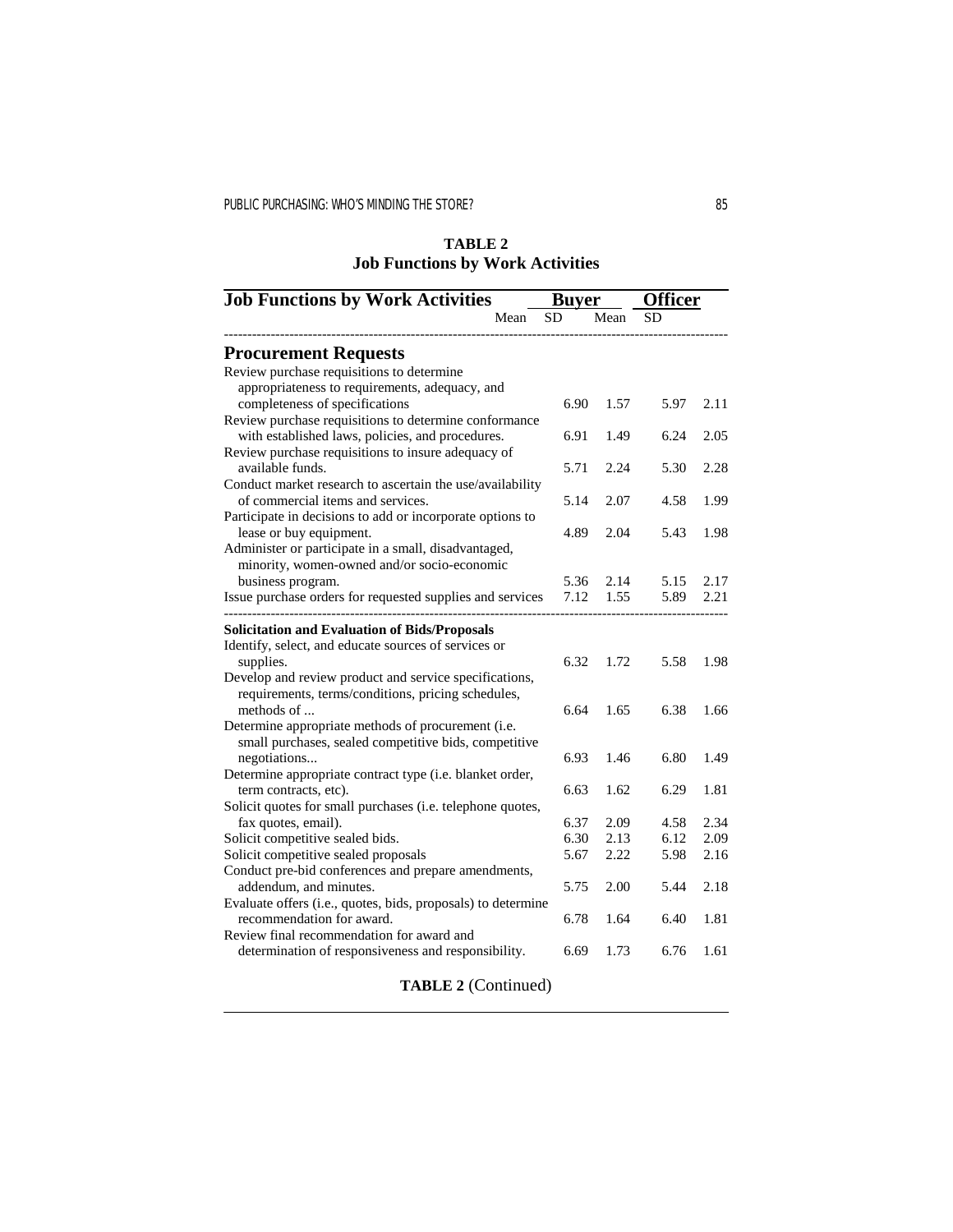| <b>Job Functions by Work Activities</b>                         | Buver |           |         | <b>fficer</b> |      |
|-----------------------------------------------------------------|-------|-----------|---------|---------------|------|
|                                                                 | Mean  | <b>SD</b> | Mean SD |               |      |
| <b>Supplier Analysis</b>                                        |       |           |         |               |      |
| Conduct supplier visits and evaluations to determine            |       |           |         |               |      |
| suitability.                                                    |       | 4.42      | 2.05    | 4.45          | 2.06 |
| Analyze supplier performance using rating systems.              |       | 4.22      | 1.90    | 4.40          | 2.10 |
| Evaluate supplier performance using site visits, financial      |       |           |         |               |      |
| statements, performance history and references.                 |       | 4.68      | 1.99    | 4.48          | 2.05 |
| Assess and monitor supplier and vendor compliance to            |       |           |         |               |      |
| ISO 9000 (or latest edition) and other quality standards        |       |           |         |               |      |
| and programs.                                                   |       | 3.75      | 1.77    | 3.70          | 1.78 |
|                                                                 |       |           |         |               |      |
| <b>Contract Award and Administration</b>                        |       |           |         |               |      |
| Prepare and issue contractual document.                         |       | 6.44      | 1.91    | 6.00          | 1.94 |
| Obtain legal review and approval of contracts when<br>required. |       | 5.93      | 2.12    | 5.98          | 2.01 |
| Administer contracts and/or purchase orders from award          |       |           |         |               |      |
| to completion.                                                  |       | 6.62      | 1.77    | 5.84          | 2.08 |
| Conduct follow-up procedures and expedite deliveries            |       |           |         |               |      |
| when necessary.                                                 |       | 6.06      | 1.95    | 5.20          | 2.13 |
| Resolve contractual problems involving suppliers or             |       |           |         |               |      |
| contractors.                                                    |       | 6.10      | 1.84    | 6.22          | 1.78 |
| Terminate contracts and seek appropriate remedies.              |       | 5.08      | 2.14    | 5.68          | 2.07 |
| Handle supplier and departmental concerns and inquiries         |       |           |         |               |      |
| regarding processes and practices.                              |       | 6.11      | 1.76    | 6.55          | 1.56 |
| Handle supplier protests and appeals.                           |       | 4.87      | 2.12    | 5.83          | 1.90 |
| <b>Negotiation Process</b>                                      |       |           |         |               |      |
| Prepare for and develop strategies for negotiations             |       | 4.93      | 2.10    | 5.15          | 2.18 |
| Conduct negotiations with potential suppliers and               |       |           |         |               |      |
| contractors                                                     |       | 5.03      | 2.22    | 5.31          | 2.14 |
|                                                                 |       |           |         |               |      |

Notes: Descriptive statistics based on an 8 point scale ranging from "Not Part of my job" to "Very much a part of my job." SD is the standard deviation of the sample mean.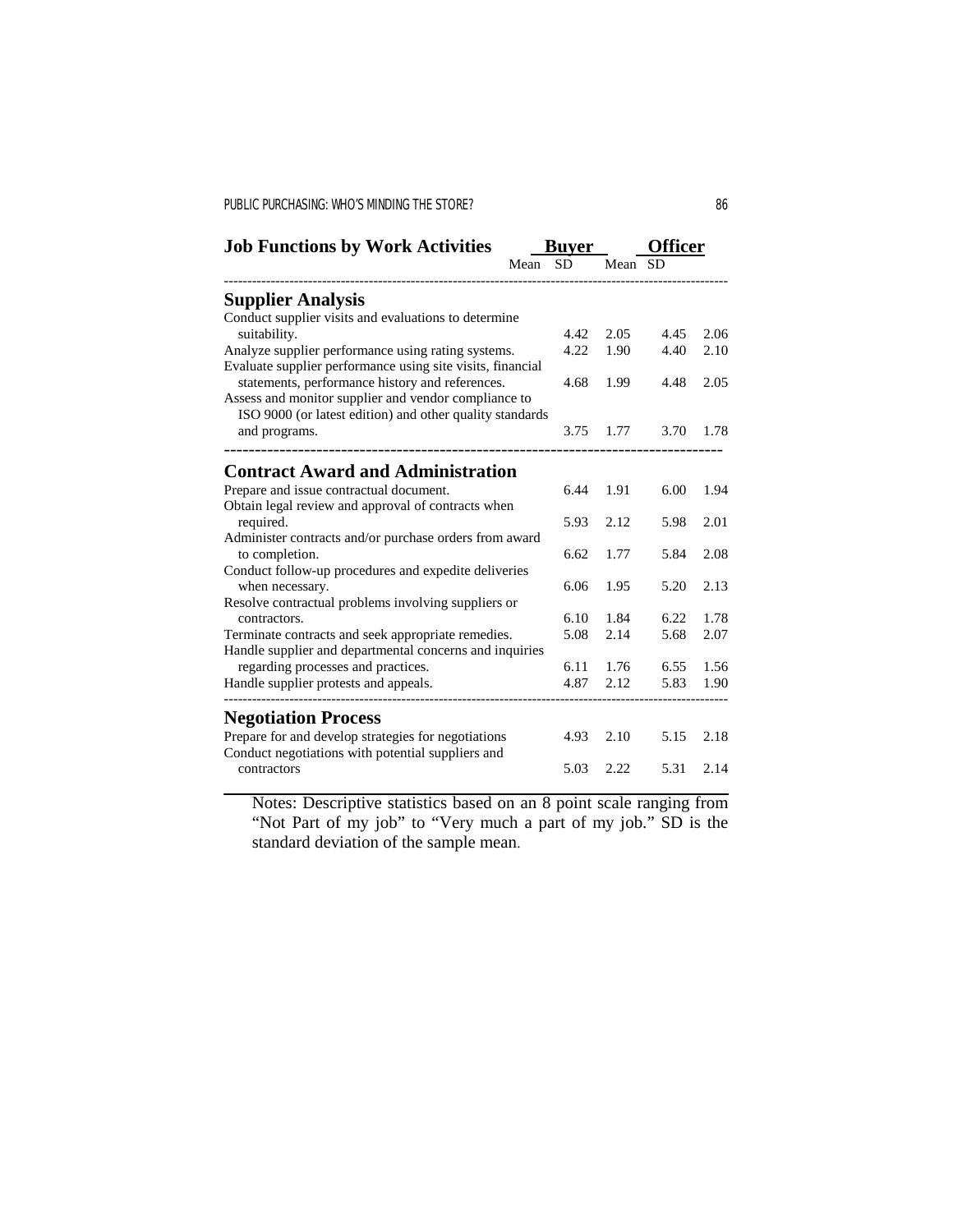|                                                            |      | <b>Buyer</b> |                             |      | <b>Officer</b> |                |
|------------------------------------------------------------|------|--------------|-----------------------------|------|----------------|----------------|
| <b>Work Activities</b>                                     | Mean | <b>SD</b>    | Rank                        | Mean | <b>SD</b>      | Rank           |
| <b>Procurement Requests</b>                                | 6.07 | 2.06         | 3                           | 5.53 | 2.17           | 6              |
| Solicitation and Evaluations<br>of Bids/Proposals          | 6.40 | 1.86         | 1                           | 6.14 | 1.98           | 3              |
| <b>Supplier Analysis</b>                                   | 4.23 | 1.97         | 11                          | 4.29 | 2.03           | 12             |
| <b>Negotiation Process</b>                                 | 4.98 | 2.16         | 5                           | 5.23 | 2.19           | 7              |
| Contract Award and<br>Administration                       | 5.92 | 2.02         | 4                           | 5.93 | 1.96           | 4              |
| External/Internal<br>Relationships                         | 6.22 | 1.78         | $\mathcal{D}_{\mathcal{L}}$ | 6.22 | 1.75           | $\overline{c}$ |
| Material Flow                                              | 4.97 | 2.17         | 6                           | 4.57 | 2.10           | 11             |
| <b>Inventory Management</b>                                | 4.68 | 2.32         | 9                           | 4.75 | 2.21           | 10             |
| <b>Ancillary Tasks</b>                                     | 4.73 | 2.17         | 8                           | 5.14 | 2.20           | 8              |
| Administrative Aspects of the<br><b>Purchasing Process</b> | 4.81 | 2.07         | 7                           | 5.82 | 2.00           | 5              |
| <b>Personnel Issues</b>                                    | 4.58 | 2.06         | 10                          | 6.71 | 1.57           | 1              |
| Forecasting and Strategies                                 | 3.98 | 1.89         | 12                          | 4.92 | 2.05           | 9              |

**TABLE 3 Work Activities by Certification Level**

Notes: SD is the standard deviation of the sample mean.

Descriptive statistics based on an 8 point scale ranging from "Not Part of my job" to "Very much a part of my job."

purchasing process. What is important about Table 3 is the fact that everything is important to both job classes. This finding suggests that the local government purchasing function and organization is not well defined, other than focusing almost exclusively on the intermediate step between buyer and seller. This point is further supported when the authors examine each specific job duty identified in Table 2; buyers appear to be more likely to engage directly with purchasing requests and materials flows (implementation issues), while the officers are more likely to be involved in negotiation processes (formalization issues). Thus Officers tend to be internally oriented, while Buyers tend to boundary spanning activities.

 Table 4 examines the relative importance of various components of the procurement process within current job demands. Table 4 categorizes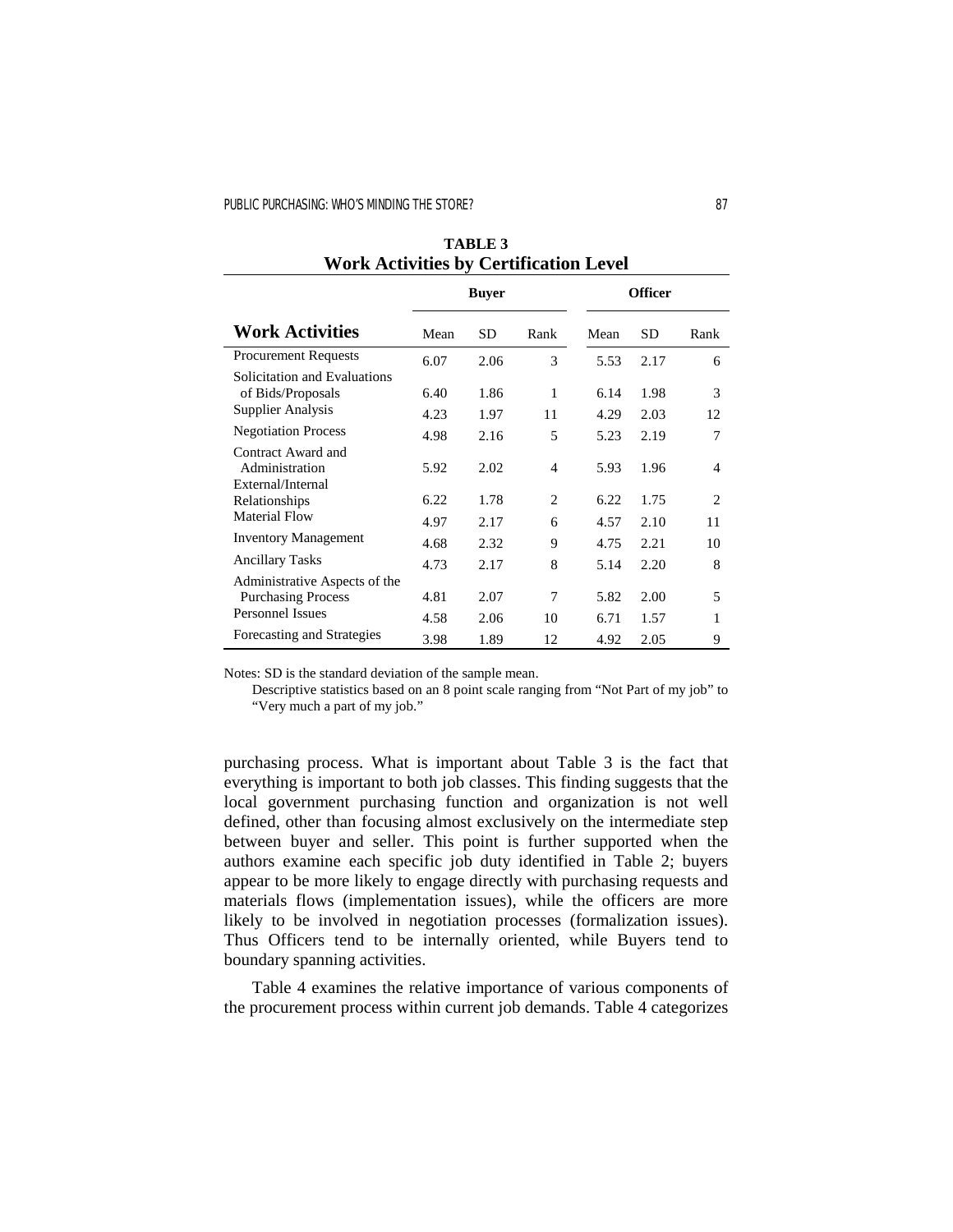all those job duties that are associated with procurement planning, formalization, implementation and evaluation, respectively. During the planning phase, it is apparent that purchasing agents are not actively involved in any component identified in the survey. The findings for forecasting are the most alarming. There does not seem to be any need to examine market conditions for operational purposes, nor to align resource requests with forecasted market conditions. Yet strategic planning and identification of goals and objectives are relatively important. What is more problematic about all of the responses in this category, is that the average for the category is 3.98 and 4.85, respectively. This indicates that respondents do not consider planning a major component of their job duties or work activities. Compare this to the significance given to the formalization and implementation stages, planning seems to be rather insignificant. Further, procurement evaluation seems to generate less importance than formalization and implementation, but more importance than planning.

 Within the formalization category, the request for bid/proposal (RFB/RFP) seem to generate the largest value to the procurement field. Yet the supplier side of the bid process seems to wane. This point appears to contradicts specific duties within the implementation phase. Specifically, the highest relative importance given in this category is to developing and managing effective relationships with suppliers and users. The finding potentially suggests that internal relations are more critical to the respondents than external relations. In the public sector, this finding may not be too suspect. That is, given the control emphasis of public procurement, to develop and work directly with suppliers may demonstrate preferences by the governmental entity (other than those directly permitted in legislation) which could limit competition in the procurement process. Another point of interest in this category is the

**TABLE 4 Procurement Process Components by Work Activities**

|      |           | $\sim$ cc $\sim$ | $\alpha$ r |
|------|-----------|------------------|------------|
| Mean | <b>SD</b> |                  | SD         |
|      |           |                  |            |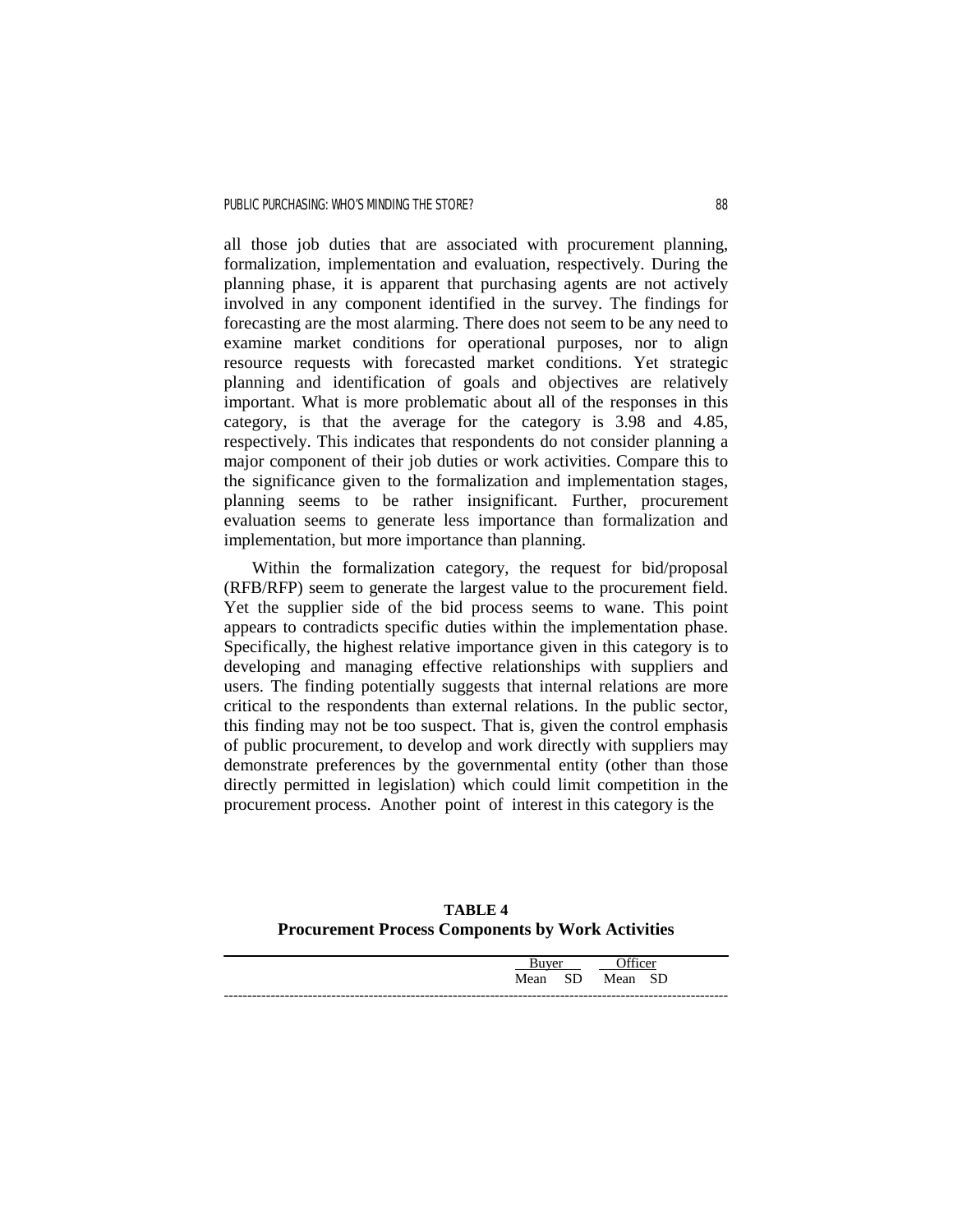# **Planning and Analysis**

| Participate in "make-or-buy" or "alternative service       |      |      |      |      |
|------------------------------------------------------------|------|------|------|------|
| delivery" (i.e., privatization, outsourcing, partnering)   |      |      |      |      |
| analyses.                                                  | 4.16 | 2.04 | 5.26 | 2.11 |
| Develop forecasts in the light of economic trends and      |      |      |      |      |
| market conditions that affect procurement and using        |      |      |      |      |
| departments.                                               | 3.93 | 1.93 | 4.64 | 2.03 |
| Plan purchasing strategies based on forecast data, market  |      |      |      |      |
| factors, and economic trends.                              | 4.01 | 1.91 | 4.74 | 2.10 |
| Formulate and implement strategic plans and objectives.    | 4.12 | 1.87 | 5.61 | 1.90 |
| Provide forecast data of future market conditions to       |      |      |      |      |
| management and/or requisitioning departments.              | 3.73 | 1.82 | 4.64 | 2.04 |
| Develop and implement goals, objectives, and               |      |      |      |      |
| measurement criteria for the purchasing department.        | 5.03 | 2.15 | 6.80 | 1.55 |
| Provide prospective suppliers with future material and     |      |      |      |      |
| service requirement forecasts.                             | 3.92 | 1.79 | 4.43 | 1.94 |
| <b>Procurement Formalization</b>                           |      |      |      |      |
| Identify, select, and educate sources of services or       |      |      |      |      |
| supplies.                                                  | 6.32 | 1.72 | 5.58 | 1.98 |
| Develop and review product and service specifications,     |      |      |      |      |
| requirements, terms/conditions, pricing schedules,         |      |      |      |      |
| methods of                                                 | 6.64 | 1.65 | 6.38 | 1.66 |
| Determine appropriate methods of procurement (i.e.         |      |      |      |      |
| small purchases, sealed competitive bids, competitive      |      |      |      |      |
| negotiations                                               | 6.93 | 1.46 | 6.80 | 1.49 |
| Determine appropriate contract type (i.e. blanket order,   |      |      |      |      |
| term contracts, etc).                                      | 6.63 | 1.62 | 6.29 | 1.81 |
| Solicit quotes for small purchases (i.e. telephone quotes, |      |      |      |      |
| fax quotes, email).                                        | 6.37 | 2.09 | 4.58 | 2.34 |
| Solicit competitive sealed bids.                           | 6.30 | 2.13 | 6.12 | 2.09 |
| Solicit competitive sealed proposals                       | 5.67 | 2.22 | 5.98 | 2.16 |
| Conduct pre-bid conferences and prepare amendments,        |      |      |      |      |
| addendum, and minutes.                                     | 5.75 | 2.00 | 5.44 | 2.18 |
| Evaluate offers (i.e., quotes, bids, proposals) to         |      |      |      |      |
| determine recommendation for award.                        | 6.78 | 1.64 | 6.40 | 1.81 |
| Review final recommendation for award and                  |      |      |      |      |
| determination of responsiveness and responsibility.        | 6.69 | 1.73 | 6.76 | 1.61 |
| ----------------------------------                         |      |      |      |      |

# **TABLE 4** (Continued)

|                                                                                                                                                | Buyer   |      | Officer                   |                     |      |
|------------------------------------------------------------------------------------------------------------------------------------------------|---------|------|---------------------------|---------------------|------|
|                                                                                                                                                | Mean SD |      | Mean SD                   |                     |      |
| <b>Procurement Implementation</b><br>Define incoming material transportation/packing<br>requirements.<br>Route, follow-up and expedite orders. |         | 4.48 | 2.14<br>$5.32 \quad 2.16$ | 3.94<br>$4.66$ 2.11 | 1.99 |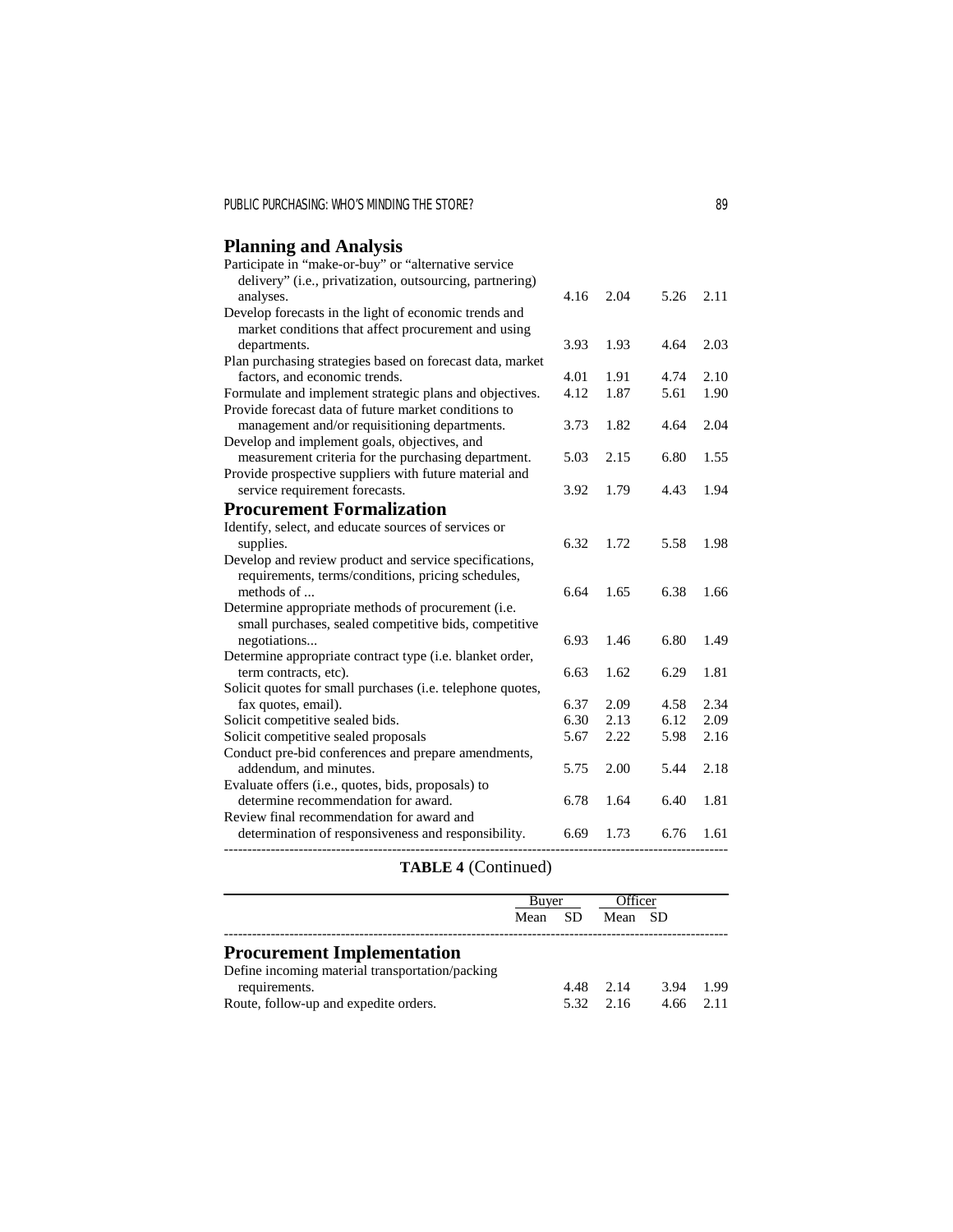| Develop and/or conduct the needs analysis for              |      |      |      |      |
|------------------------------------------------------------|------|------|------|------|
| warehousing, insurance and logistics requirements.         | 4.16 | 2.26 | 4.89 | 2.14 |
| Organize and control the inventory of materials.           | 4.83 | 2.32 | 4.74 | 2.27 |
| Determine sources of and reconcile inventory               |      |      |      |      |
| discrepancies.                                             | 4.68 | 2.31 | 4.52 | 2.24 |
| Review inventory to verify that materials are rotating/    |      |      |      |      |
| turning at desired rates.                                  | 4.82 | 2.44 | 4.57 | 2.06 |
| Establish and maintain minimum stock, order points and     |      |      |      |      |
| order quantity.                                            | 4.89 | 2.36 | 4.65 | 2.20 |
| Manage and dispose of obsolete equipment and/or            |      |      |      |      |
| materials, surplus equipment/materials, and scrap.         | 4.76 | 2.34 | 5.27 | 2.28 |
| Coordinate and handle the storage, disposal and            |      |      |      |      |
| transportation of hazardous and/or regulated materials     | 4.30 | 2.28 | 4.23 | 2.14 |
| Manage fixed asset inventory.                              | 5.21 | 2.45 | 5.09 | 2.25 |
| Identify the trends in warehousing and the methods and/or  |      |      |      |      |
| supplier best suited to provide that service.              | 4.66 | 2.24 | 4.58 | 2.19 |
| Develop and manage effective relationships with suppliers  |      |      |      |      |
| and contractors.                                           | 6.52 | 1.59 | 6.02 | 1.81 |
| Develop and manage effective relationships with all users. | 6.70 | 1.52 | 6.47 | 1.64 |
| Conduct training classes for users and suppliers.          | 4.57 | 1.92 | 5.28 | 1.87 |
| Develop and maintain effective relationships with          |      |      |      |      |
| management.                                                | 6.48 | 1.54 | 6.96 | 1.21 |
| <b>Procurement Evaluation/Audit</b>                        |      |      |      |      |
|                                                            | 4.11 | 1.19 | 4.09 | 1.62 |
| Conduct performance evaluations                            |      |      |      |      |
| Provide feedback on procurement process                    | 4.38 | 1.82 | 4.44 | 1.71 |
| Analyze specific components of the procurement process     | 4.98 | 1.65 | 4.36 | 2.27 |
| Develop criteria for evaluating purchasing department's    |      |      |      |      |
| performance.                                               | 4.63 | 2.06 | 6.03 | 2.00 |
| Audit procurement flow                                     | 4.83 | 2.09 | 4.17 | 1.92 |

Notes: Descriptive statistics based on an 8 point scale ranging from "Not Part of my job" to "Very much a part of my job."

SD is the standard deviation of the sample mean.

warehousing and logistics process. Respondents do not seem to value the potential cost savings that may be generated through such things as justin-time warehousing, material management, and logistics.

 Table 5 examines various ancillary tasks associated with the procurement process – focusing on administration, personnel, and other typical duties. In general, as was anticipated, Buyers are not overly concerned with the personnel aspects of procurement, while Officers were highly concerned. In fact, Officers consistently indicated that this is one of their main tasks within the procurement function.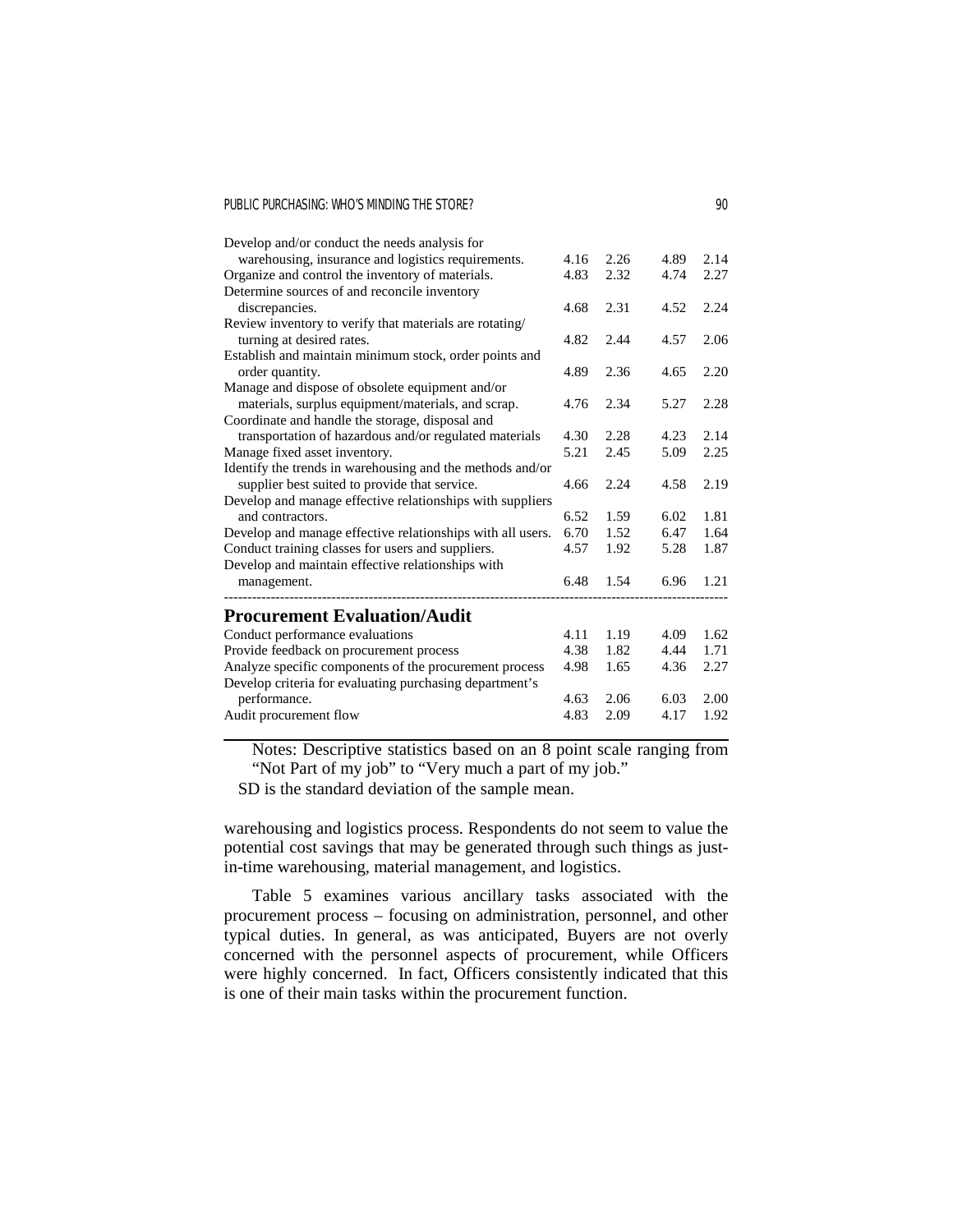## **CONCLUSIONS**

 McCue and Pitzer (2000), and Gianakis and Wang (2000) conclude that the ability of the purchasing department in local governments to adapt to the changing environment is limited, and decentralization of the purchasing function is still rare, despite the attention that has been focused on it by the reinvention movement. Decentralization that had occurred was undertaken within a broader effort to decentralize control functions such as budgeting controls and the personnel function. The extent of decentralization also appeared to be limited in this study. The results of the NIGP survey summarized here suggests that considerable decentralization of core purchasing functions is already occurring within the typical purchasing agency. Front line personnel are engaged in considerable boundary spanning activities both within and outside of the public organization. There is also considerable sharing of responsibilities between the buyers and the officers – and task specificity seems to wane in local governments. The officers, obviously, assume the responsibility for the day to day management of the purchasing agency, and they attend to problems and the majority of strategic decisions.

 These results suggest that buyers are well positioned to assume the internal consultant role that could facilitate further decentralization of the purchasing function. One area for concern might be the level of education exhibited by the buyers in this sample. Officers have more education, but appear to be less well suited to boundary spanning between a decentralized purchasing process and private markets. This is evinced by their deference to the substantive expertise of the area

| <b>TABLE 5</b>                                       |
|------------------------------------------------------|
| <b>Activities Supporting the Procurement Process</b> |

|                                                                  | Buyer |           | Officer |      |      |
|------------------------------------------------------------------|-------|-----------|---------|------|------|
|                                                                  | Mean  | <b>SD</b> | Mean    | -SD  |      |
| <b>Administrative Aspects of Purchasing</b>                      |       |           |         |      |      |
| Develop and implement operating work policies,                   |       |           |         |      |      |
| guidelines, and procedures for the control of the                |       |           |         |      |      |
| department's work flow.                                          |       | 4.76      | 2.11    | 6.79 | 1.54 |
| Develop and implement a standardization program.                 |       | 4.65      | 2.00    | 5.89 | 1.96 |
| Develop and implement a cost-reduction or cost avoidance         |       |           |         |      |      |
| program ( <i>i.e.</i> , value analysis, total cost of ownership, |       |           |         |      |      |
| and life-cycle costing).                                         |       | 4.06      | 1.88    | 5.39 | 2.07 |
| Develop and implement a computerized purchasing                  |       |           |         |      |      |
| system.                                                          |       | 5.20      | 1.98    | 6.16 | 1.93 |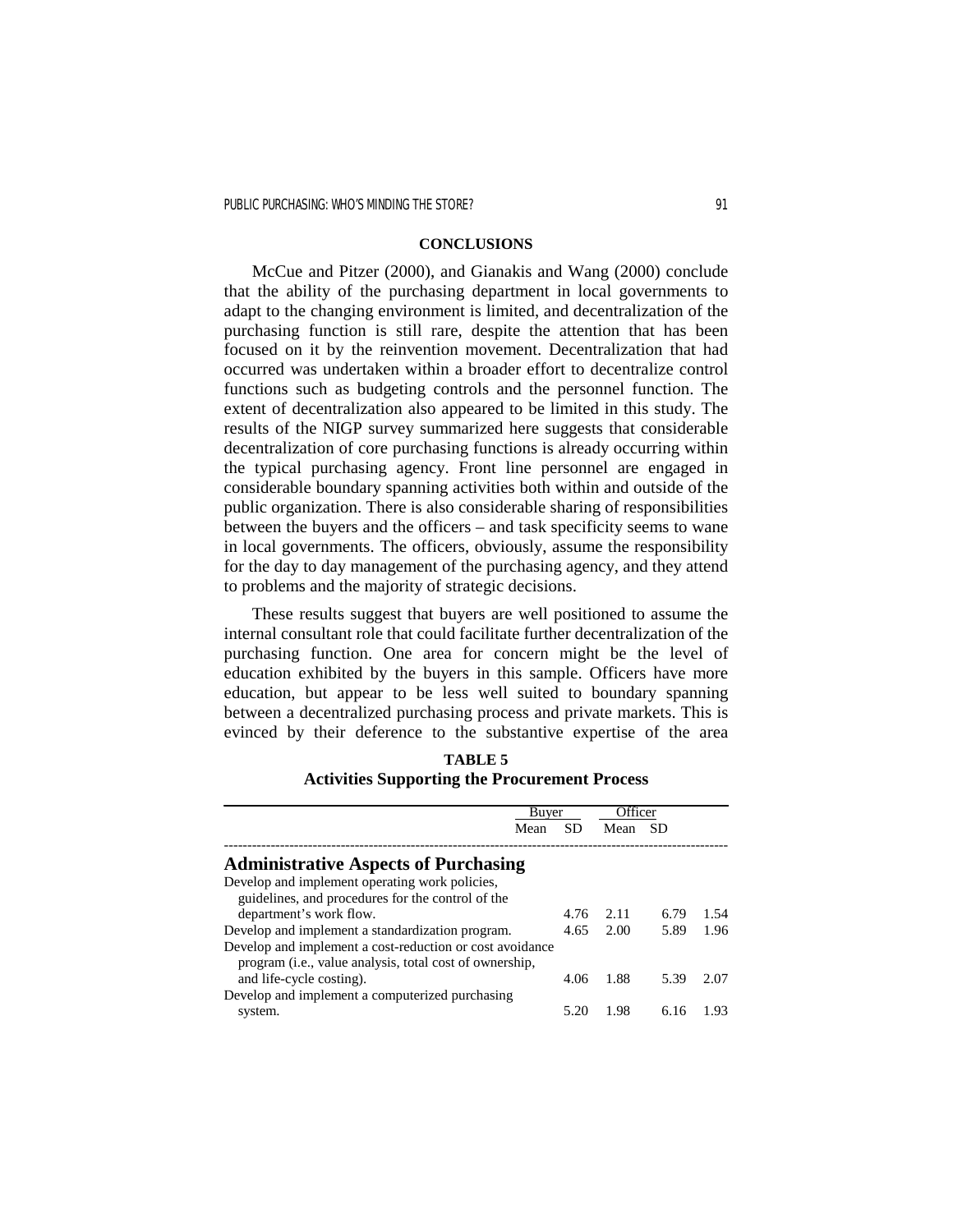| socio-economic and/or disadvantaged supplier list.<br>1.81<br>5.14<br>2.17<br>4.39<br>4.14<br>1.93<br>2.04<br>4.90<br>Ensure the maintenance of contract, bid, agreement,<br>and lease files.<br>1.93<br>6.05<br>1.94<br>5.63<br>specifications, descriptions, prices, lead times, etc.<br>1.83<br>2.13<br>5.72<br>5.05<br>4.50<br>2.18<br>6.18<br>2.04<br>2.04<br>1.96<br>4.75<br>5.62<br>2.11<br>4.99<br>6.15<br>1.90<br>2.09<br>4.68<br>5.75<br>1.90<br>2.12<br>6.72<br>1.50<br>5.49<br>buy-recycled programs).<br>1.97<br>4.67<br>1.89<br>4.62<br>2.08<br>5.17<br>1.84<br>4.19<br>programs.<br>2.08<br>4.67<br>4.74<br>2.08<br>and operating budgets to accommodate them.<br>4.36<br>2.06<br>1.96<br>5.73<br>with other public/private agencies.<br>4.88<br>2.02<br>5.53<br>2.15<br>on planning of material and/or service needs.<br>2.02<br>1.97<br>5.00<br>5.66<br>4.59<br>2.15<br>5.43<br>2.27<br><b>Personnel Issues</b><br>Hire, train, manage, and evaluate purchasing department<br>6.73<br>1.65<br>personnel.<br>4.61<br>2.19<br>1.55<br>4.76<br>2.04<br>6.68<br>Resolve employment performance problems.<br>6.72<br>4.35<br>1.92<br>1.52 | Develop and implement a minority/women/small business/    |  |  |
|-------------------------------------------------------------------------------------------------------------------------------------------------------------------------------------------------------------------------------------------------------------------------------------------------------------------------------------------------------------------------------------------------------------------------------------------------------------------------------------------------------------------------------------------------------------------------------------------------------------------------------------------------------------------------------------------------------------------------------------------------------------------------------------------------------------------------------------------------------------------------------------------------------------------------------------------------------------------------------------------------------------------------------------------------------------------------------------------------------------------------------------------------------|-----------------------------------------------------------|--|--|
|                                                                                                                                                                                                                                                                                                                                                                                                                                                                                                                                                                                                                                                                                                                                                                                                                                                                                                                                                                                                                                                                                                                                                       |                                                           |  |  |
|                                                                                                                                                                                                                                                                                                                                                                                                                                                                                                                                                                                                                                                                                                                                                                                                                                                                                                                                                                                                                                                                                                                                                       | Develop/implement a materials requirement plan.           |  |  |
|                                                                                                                                                                                                                                                                                                                                                                                                                                                                                                                                                                                                                                                                                                                                                                                                                                                                                                                                                                                                                                                                                                                                                       |                                                           |  |  |
|                                                                                                                                                                                                                                                                                                                                                                                                                                                                                                                                                                                                                                                                                                                                                                                                                                                                                                                                                                                                                                                                                                                                                       |                                                           |  |  |
|                                                                                                                                                                                                                                                                                                                                                                                                                                                                                                                                                                                                                                                                                                                                                                                                                                                                                                                                                                                                                                                                                                                                                       | Ensure the maintenance of files on product/service        |  |  |
|                                                                                                                                                                                                                                                                                                                                                                                                                                                                                                                                                                                                                                                                                                                                                                                                                                                                                                                                                                                                                                                                                                                                                       |                                                           |  |  |
|                                                                                                                                                                                                                                                                                                                                                                                                                                                                                                                                                                                                                                                                                                                                                                                                                                                                                                                                                                                                                                                                                                                                                       | Prepare a purchasing department budget.                   |  |  |
|                                                                                                                                                                                                                                                                                                                                                                                                                                                                                                                                                                                                                                                                                                                                                                                                                                                                                                                                                                                                                                                                                                                                                       | Design operational forms.                                 |  |  |
|                                                                                                                                                                                                                                                                                                                                                                                                                                                                                                                                                                                                                                                                                                                                                                                                                                                                                                                                                                                                                                                                                                                                                       | Prepare and update purchasing manuals.                    |  |  |
|                                                                                                                                                                                                                                                                                                                                                                                                                                                                                                                                                                                                                                                                                                                                                                                                                                                                                                                                                                                                                                                                                                                                                       | Assist in department audits and reviews.                  |  |  |
|                                                                                                                                                                                                                                                                                                                                                                                                                                                                                                                                                                                                                                                                                                                                                                                                                                                                                                                                                                                                                                                                                                                                                       | Make reports to management.                               |  |  |
|                                                                                                                                                                                                                                                                                                                                                                                                                                                                                                                                                                                                                                                                                                                                                                                                                                                                                                                                                                                                                                                                                                                                                       | Establish environmentally effective programs (i.e.,       |  |  |
|                                                                                                                                                                                                                                                                                                                                                                                                                                                                                                                                                                                                                                                                                                                                                                                                                                                                                                                                                                                                                                                                                                                                                       |                                                           |  |  |
|                                                                                                                                                                                                                                                                                                                                                                                                                                                                                                                                                                                                                                                                                                                                                                                                                                                                                                                                                                                                                                                                                                                                                       | Participate in and implement quality management           |  |  |
|                                                                                                                                                                                                                                                                                                                                                                                                                                                                                                                                                                                                                                                                                                                                                                                                                                                                                                                                                                                                                                                                                                                                                       |                                                           |  |  |
|                                                                                                                                                                                                                                                                                                                                                                                                                                                                                                                                                                                                                                                                                                                                                                                                                                                                                                                                                                                                                                                                                                                                                       | Develop and/or utilize and electronic commerce program.   |  |  |
|                                                                                                                                                                                                                                                                                                                                                                                                                                                                                                                                                                                                                                                                                                                                                                                                                                                                                                                                                                                                                                                                                                                                                       | Formulate objectives and proactive purchasing plans,      |  |  |
|                                                                                                                                                                                                                                                                                                                                                                                                                                                                                                                                                                                                                                                                                                                                                                                                                                                                                                                                                                                                                                                                                                                                                       |                                                           |  |  |
|                                                                                                                                                                                                                                                                                                                                                                                                                                                                                                                                                                                                                                                                                                                                                                                                                                                                                                                                                                                                                                                                                                                                                       | Develop and utilize cooperative purchasing programs       |  |  |
|                                                                                                                                                                                                                                                                                                                                                                                                                                                                                                                                                                                                                                                                                                                                                                                                                                                                                                                                                                                                                                                                                                                                                       |                                                           |  |  |
|                                                                                                                                                                                                                                                                                                                                                                                                                                                                                                                                                                                                                                                                                                                                                                                                                                                                                                                                                                                                                                                                                                                                                       | Participate proactively with user agencies and management |  |  |
|                                                                                                                                                                                                                                                                                                                                                                                                                                                                                                                                                                                                                                                                                                                                                                                                                                                                                                                                                                                                                                                                                                                                                       |                                                           |  |  |
|                                                                                                                                                                                                                                                                                                                                                                                                                                                                                                                                                                                                                                                                                                                                                                                                                                                                                                                                                                                                                                                                                                                                                       | Develop and utilize a procurement card program.           |  |  |
|                                                                                                                                                                                                                                                                                                                                                                                                                                                                                                                                                                                                                                                                                                                                                                                                                                                                                                                                                                                                                                                                                                                                                       |                                                           |  |  |
|                                                                                                                                                                                                                                                                                                                                                                                                                                                                                                                                                                                                                                                                                                                                                                                                                                                                                                                                                                                                                                                                                                                                                       |                                                           |  |  |
|                                                                                                                                                                                                                                                                                                                                                                                                                                                                                                                                                                                                                                                                                                                                                                                                                                                                                                                                                                                                                                                                                                                                                       |                                                           |  |  |
|                                                                                                                                                                                                                                                                                                                                                                                                                                                                                                                                                                                                                                                                                                                                                                                                                                                                                                                                                                                                                                                                                                                                                       | Facilitate professional development of staff.             |  |  |
|                                                                                                                                                                                                                                                                                                                                                                                                                                                                                                                                                                                                                                                                                                                                                                                                                                                                                                                                                                                                                                                                                                                                                       |                                                           |  |  |
|                                                                                                                                                                                                                                                                                                                                                                                                                                                                                                                                                                                                                                                                                                                                                                                                                                                                                                                                                                                                                                                                                                                                                       | <b>TABLE 5 (Continued)</b>                                |  |  |

|                                                             | Buyer |      | Officer |           |      |
|-------------------------------------------------------------|-------|------|---------|-----------|------|
|                                                             | Mean  | SD   | Mean    | <b>SD</b> |      |
| <b>Ancillary Tasks</b>                                      |       |      |         |           |      |
| Responsible for telecommunications.                         |       | 4.86 | 2.05    | 5.14      | 2.04 |
| Responsible for finance and/or accounts payable.            |       | 4.76 | 2.02    | 5.53      | 2.21 |
| Manage and/or administer central printing operations.       |       | 4.50 | 2.23    | 5.36      | 2.21 |
| Administer the fleet of vehicles for the department agency. |       | 5.04 | 2.31    | 5.03      | 2.30 |
| Analyze the insurance needs of the department as it         |       |      |         |           |      |
| relates to fleet and other liability issues.                |       | 4.63 | 2.59    | 4.21      | 2.07 |
| Responsible for mail service.                               |       | 4.95 | 2.42    | 5.28      | 2.33 |
| Responsible for property/facility maintenance.              |       | 4.30 | 2.02    | 5.27      | 2.24 |

Notes: Descriptive statistics based on an 8 point scale ranging from "Not Part of my job" to "Very much a part of my job."

SD is the standard deviation of the sample mean.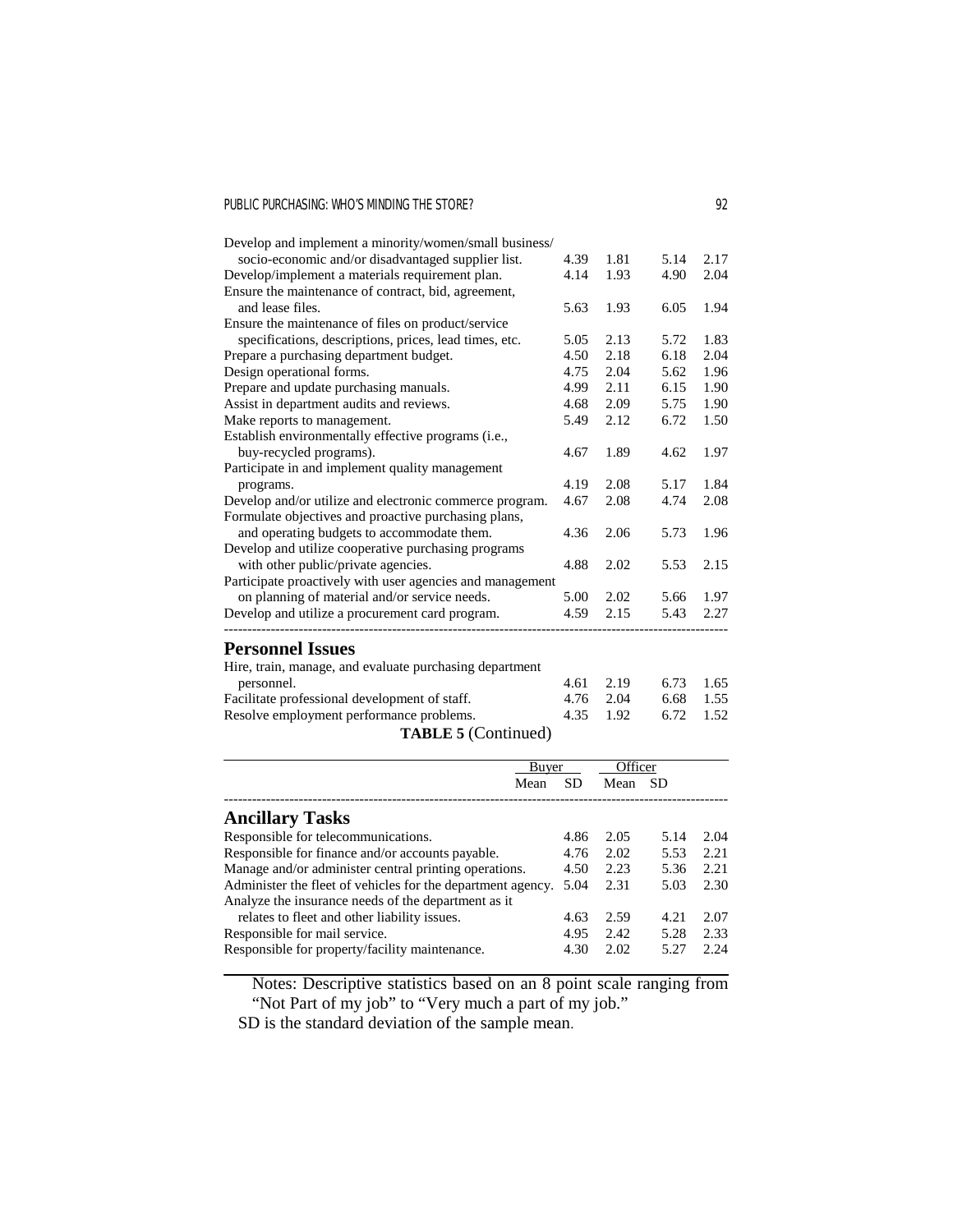specific buyer in the issues of environmentalism and e-commerce. It appears that the real struggle in decentralizing the purchasing function may occur within the purchasing agency.

 It is difficult to say what the purchasing agency would look like under the loosening of centralized managerial controls and the decentralization of purchasing functions to service managers advocated by the reinvention movement. The rigid rules and regulations that describe the purchasing process could be loosened in favor of general principles that would serve as guides to action. Service agencies may be granted more authority to purchase where they please. In addition, modern technologies such as the Internet have lowered the costs of shopping. Pressures to standardize requests from various service agencies in order to create volume purchases may be lessened. Costs savings realized through centralized administration may be lost, but these would theoretically be more than offset by the service benefits that service agency managers would be able to realize through greater flexibility in purchasing. The central purchasing agency could be reduced to an internal consultant role in which it can employ its expertise to advise and assist service managers.

 However, the potential problems associated with the weakening of the control function of purchasing cannot be over estimated. Internal consultants and empowered service agencies must learn to work to ensure accountability as well as to enhance service effectiveness. Structured analysis could be employed to demonstrate the value of service enhancements in the face of potential duplication of effort and loss of economies of scale. Once again, this points to enhancing capabilities of first line purchasing personnel. As noted, procurement performs a different role, depending on the nature of the specific activity: sometimes it has prime responsibility and is in a leadership role; sometimes it assists; other times it " serves." Procurement may also be an end user by ordering materials and services for the purchasing office itself.

 Currently little research has been conducted to determine if procurement professionals should be knowledgeable about the essential purposes and procurement process, or that they should be expert in a particular commodity area (Muller, 1994). There is a need for both;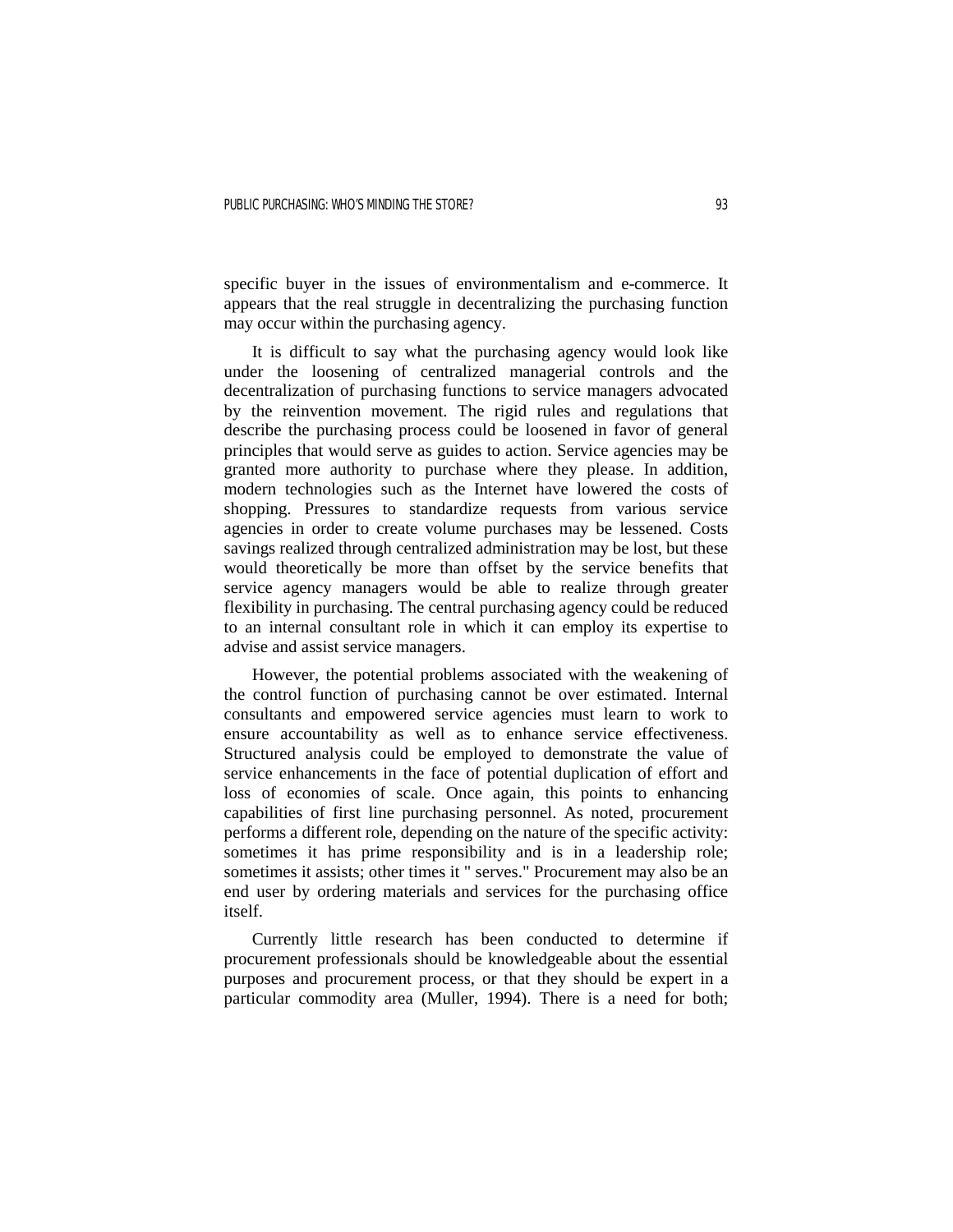indeed, this distinction represents the two ends of the spectrum of knowledge, skills and abilities required given the level of sophistication and needs within a governmental unit manifested in the adaptability of the purchasing department to assume the new and expanding roles. Specific job expectations and the organizational structure of the agency will determine the correct mix for each situation. However, contemporary attributes of purchasing professionals must include business acumen, effective business communication skills, adaptability to rapidly changing priorities and the ability to negotiate (to effectively manage relationships within the agency and between end users and suppliers). The goal of every procurement professional should be to achieve best value (not necessarily lowest cost) in the face of the pressures, uncertainty, competing objectives and public accountability entailed in balancing costs and risks. If that goal is met, then all of the procurement agent's "clients" have been satisfied. Those clients include elected officials, administrators, end users, suppliers and the public.

# **ACKNOWLEDGMENTS**

 The authors would like to thank Rick Grimm, CPPB, CPPO, Chief Executive Officer, National Institute of Governmental Purchasing, for allowing use of the survey results for this study.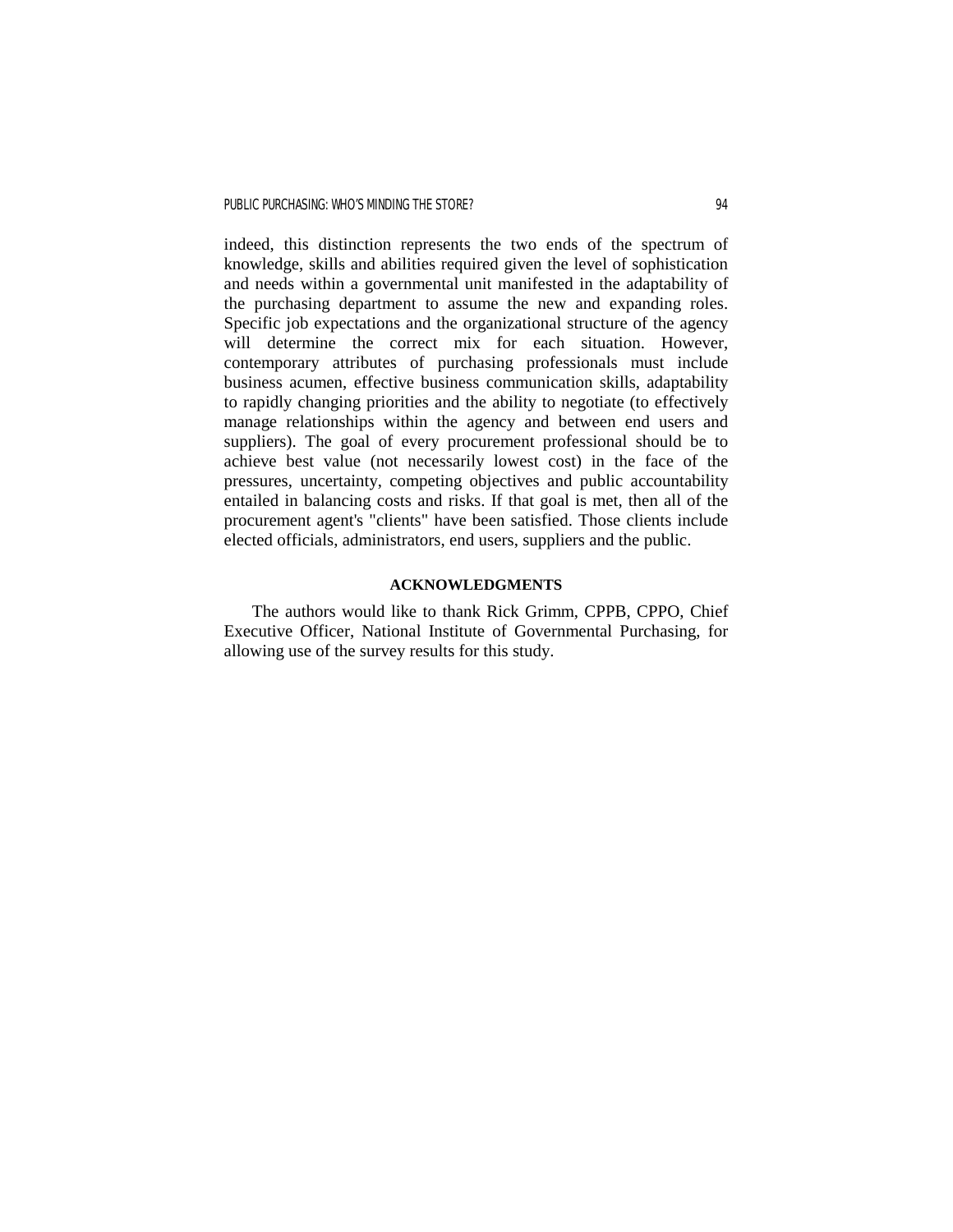#### **REFERENCES**

- Center for Advanced Purchasing Studies. (1999). 1999 Purchasing Performance Benchmarks for the Municipal Governments Industry, Data Year 1998. Tempe, AR: Author.
- Coe, C. K. (1989). Public Financial Management. Englewood Cliff, NJ: Prentice Hall.
- Fearon, H. E. (1989). "Historical Evolution of the Purchasing Function." In H. E. Fearon, D. W. Dobler & K. Killen (Eds.), The Purchasing Handbook: A Guide for the Purchasing and Supply Profession  $(6<sup>th</sup>$  ed.), pp. 96-129. New York: MCGraw Hill.
- Fung, P. (1999), "Managing Purchasing in a Supply Chain Context Evolution and Resolution." In H. E. Fearon, D. W. Dobler & K. Killen (Eds.), The Purchasing Handbook: A Guide for the Purchasing and Supply Profession  $(6<sup>th</sup>$  ed.), pp. 37-64. New York: MCGraw Hill.
- Gianakis, G. & Wang, X. (2000). "Decentralizing the Purchasing Function in Municipal Governments: A National Survey." Journal of Public Budgeting, Accounting & Financial Management, 12(2), 421- 440.
- Gordon, S. (1991). "Purchasing." In J. E. Petersen & D. R. Strachota (Eds.), Local Government Finance: Concepts and Practices (pp. 339- 354). Chicago, IL: Government Finance Officers Association.
- Gore, A. (1993). Creating a Government that Works Better and Costs Less: Report of the National Performance Review. Washington, DC: U. S. Government Printing Office.
- MacManus, S. (1992). Doing Business with Government: Federal, State, Local and Foreign Government Purchasing Practices for Every Business and Public Institution. NY: Paragon House.
- McCue, C. P. & Pitzer, J. T. (2000). "Centralized vs. Decentralized Purchasing: Current Trends in Governmental Procurement Practices." Journal of Public Budgeting, Accounting & Financial Management, 12(3), 400-420.
- Muller, E. W. (1994). Job Analysis Comparing the Tasks in State/Local Government Purchasing and Institutional Purchasing. Tempe, AR: Center for Advanced Purchasing Studies, Arizona State University.
- National Institute of Governmental Purchasing. (1989, January 1). Resolution, Centralized Purchasing. Reston, VA: Author.